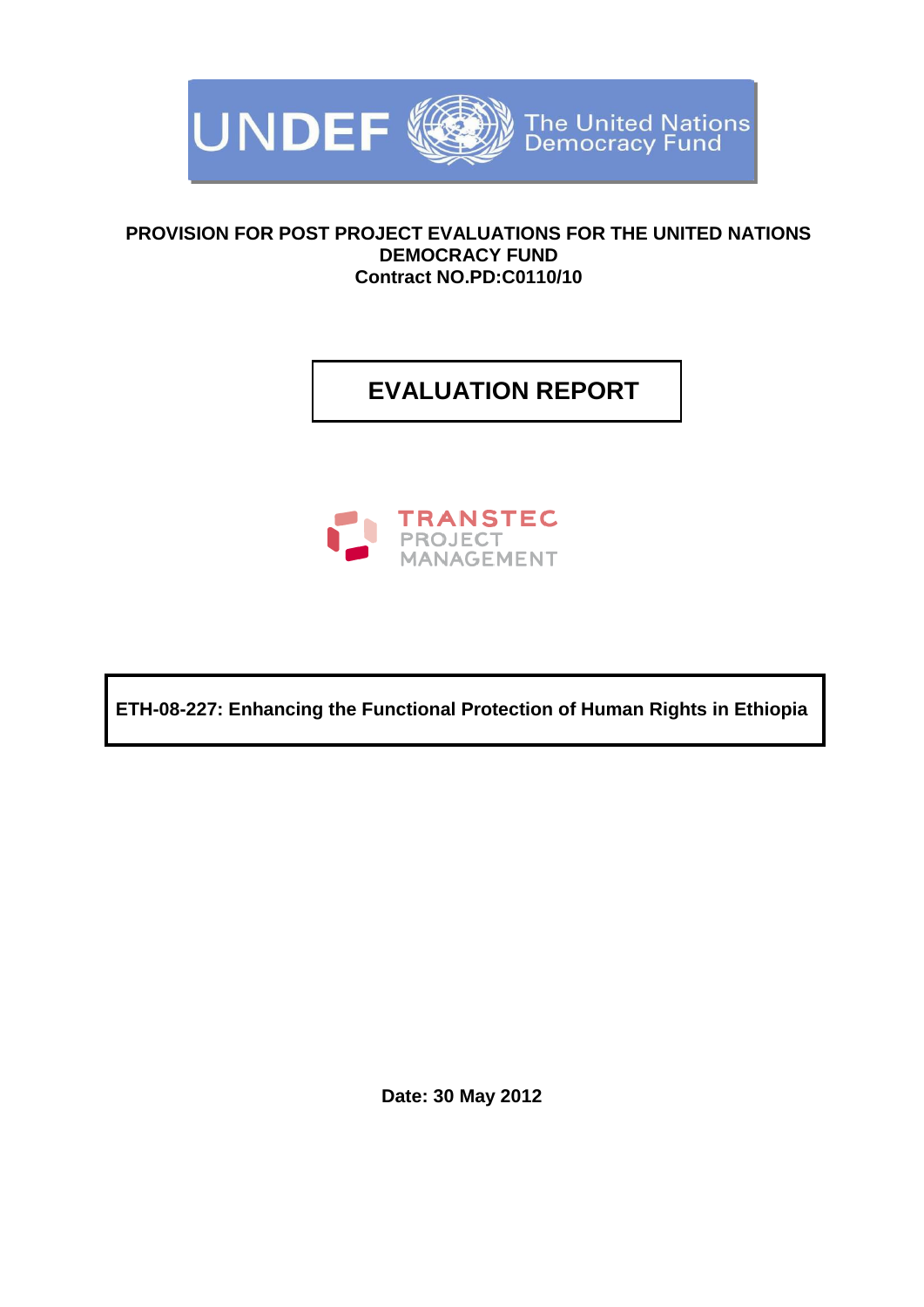#### **Acknowledgements**

The evaluators are grateful to Sumit Bisarya at IDLO and to Abraham Ayalew at the EHRC for their support in organizing the evaluation. They also wish to thank the EHRC staff and managers who took time to meet the evaluators in Addis Ababa and recount their experience of the project. They also express thanks to other experts and observers who candidly shared their views – they included Erin Connors at Freedom House and Prof Lyal Sunga at the Raoul Wallenberg Institute for Human Rights. Pierre Robert also wishes to thank the East Africa Team at Amnesty International's Secretariat in London.

**Disclaimer:** The views expressed in this report are those of the evaluators. They do not represent those of UNDEF or of any of the institutions referred to in the report.

**Authors:** Pierre Robert and Yoseph Endeshaw wrote this report. Landis MacKellar (evaluation team leader) provided editorial and methodological advice and quality assurance with the support of Aurélie Ferreira, Evaluation Manager. Eric Tourres, Project Director further supported the evaluation at Transtec.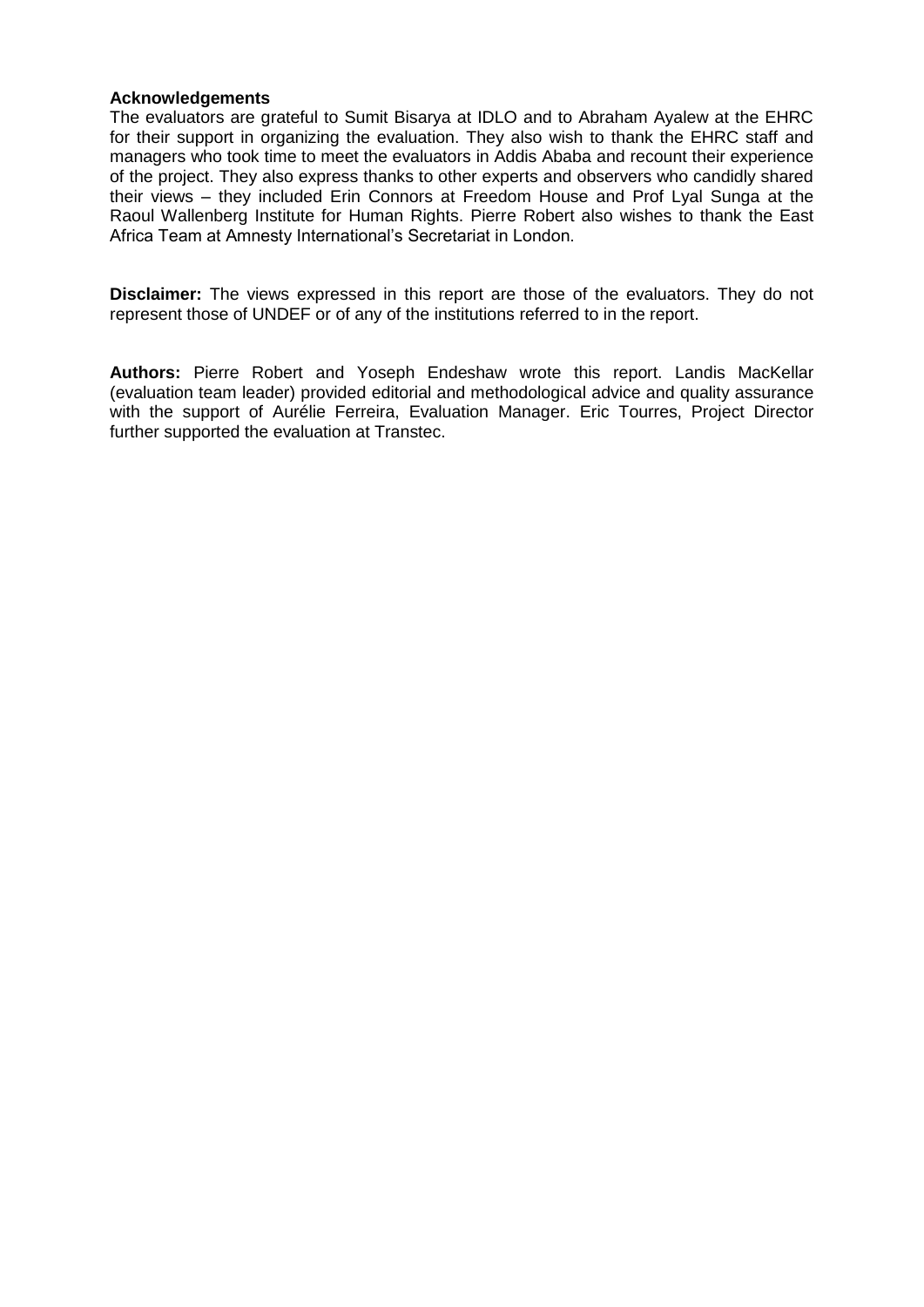# **Table of Contents**

| Ι.   |       |  |  |
|------|-------|--|--|
| П.   |       |  |  |
|      | (i)   |  |  |
|      | (ii)  |  |  |
|      | (iii) |  |  |
| III. |       |  |  |
|      | (i)   |  |  |
|      | (ii)  |  |  |
| IV.  |       |  |  |
|      | (i)   |  |  |
|      | (ii)  |  |  |
|      | (iii) |  |  |
|      | (iv)  |  |  |
|      | (v)   |  |  |
|      | (vi)  |  |  |
| V.   |       |  |  |
| VI.  |       |  |  |
|      |       |  |  |
| VII. |       |  |  |
|      |       |  |  |
|      |       |  |  |
|      |       |  |  |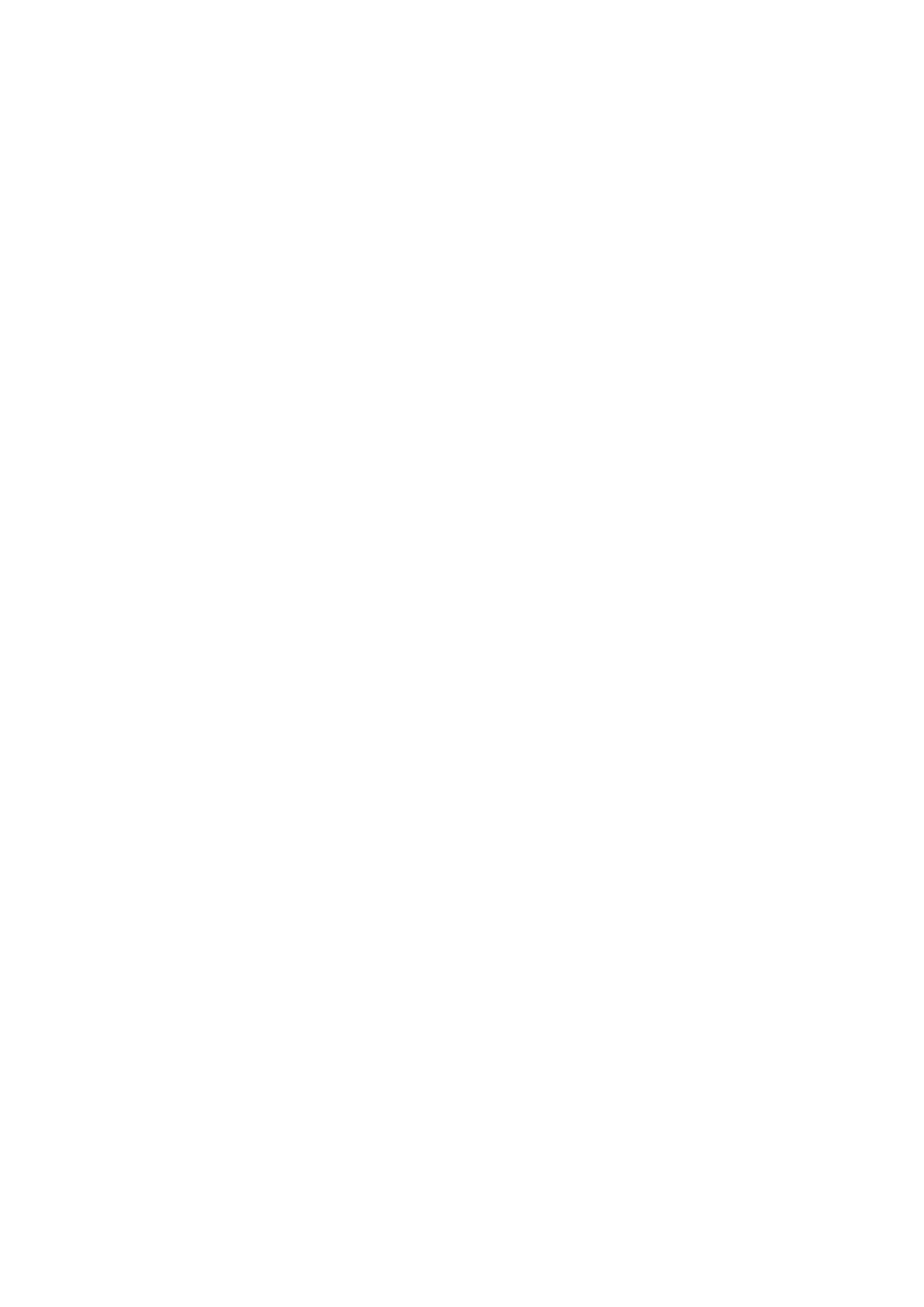## <span id="page-4-0"></span>**I. Executive Summary**

## *(i) Project Data*

This report is the evaluation of the project "Enhancing the Functional Protection of Human Rights in Ethiopia" implemented from October 2009 to September 2011 by the International Development Law Organization (IDLO), an intergovernmental institution based in Rome, Italy, in partnership with the Ethiopian Human Rights Commission (EHRC). The UNDEF grant amount was US\$400,000, with USD 25,000 retained by UNDEF for monitoring and evaluation purposes. The project aimed at developing the EHRC into "a functional institution able to protect and enforce human rights in line with Ethiopian laws and international norms and standards".

The project strategy was to enhance the EHRC's technical capacity and subsequently to train EHRC staff in substantive work areas. Other technical advisory activities were also proposed, including guidance on how to advise government and training of trainers enabling acquired skills to be passed on to others. The design of the project was modified at the start of the implementation phase, to take account of activities carried out under another program of support to the EHRC, implemented by UNDP. The project management approach was also modified because IDLO did not receive permission to establish a permanent office in Addis Ababa.

## *(ii) Evaluation Findings*

The project was **relevant** in that it correctly identified the weak institutional capacity and skills shortage of the EHRC and because it met needs expressed by the EHRC itself. The context at the time of the design of the project also helped its relevance. The project did not only focus on the development of human rights protection skills, but prioritized in its initial phase the development of the EHRC's operational management capacity. This component was widely seen as addressing a key need, as the EHRC was a relatively young institution where management systems were under-developed. The project was also designed to address capacity gaps in various fields of the Commission's competence.

The relevance of the project was harmed by weak risk assessment and mitigation, because the original design failed to take fully into account the risk that IDLO would not be able to set up an office in Addis. It was also difficult for the project to address the challenging political environment in which the EHRC operated.

There is evidence of the **effective** implementation of many of the planned activities, particularly those related to training. The quality of the training provided by IDLO representatives (or consultants hired by IDLO) was good. Participants also noted that the training materials developed by the various trainers were comprehensive, well written and up-to-date.

However the overall effectiveness of the project – in terms of progress towards the achievement of its objective – was weakened in particular by the lack of follow-up of training activities, such as on-going coaching and support, and integration of lessons into EHRC management processes. Effectiveness suffered from the fact that the activities were largely implemented one at a time, with different people in charge of different activities and little in-depth coordination among them.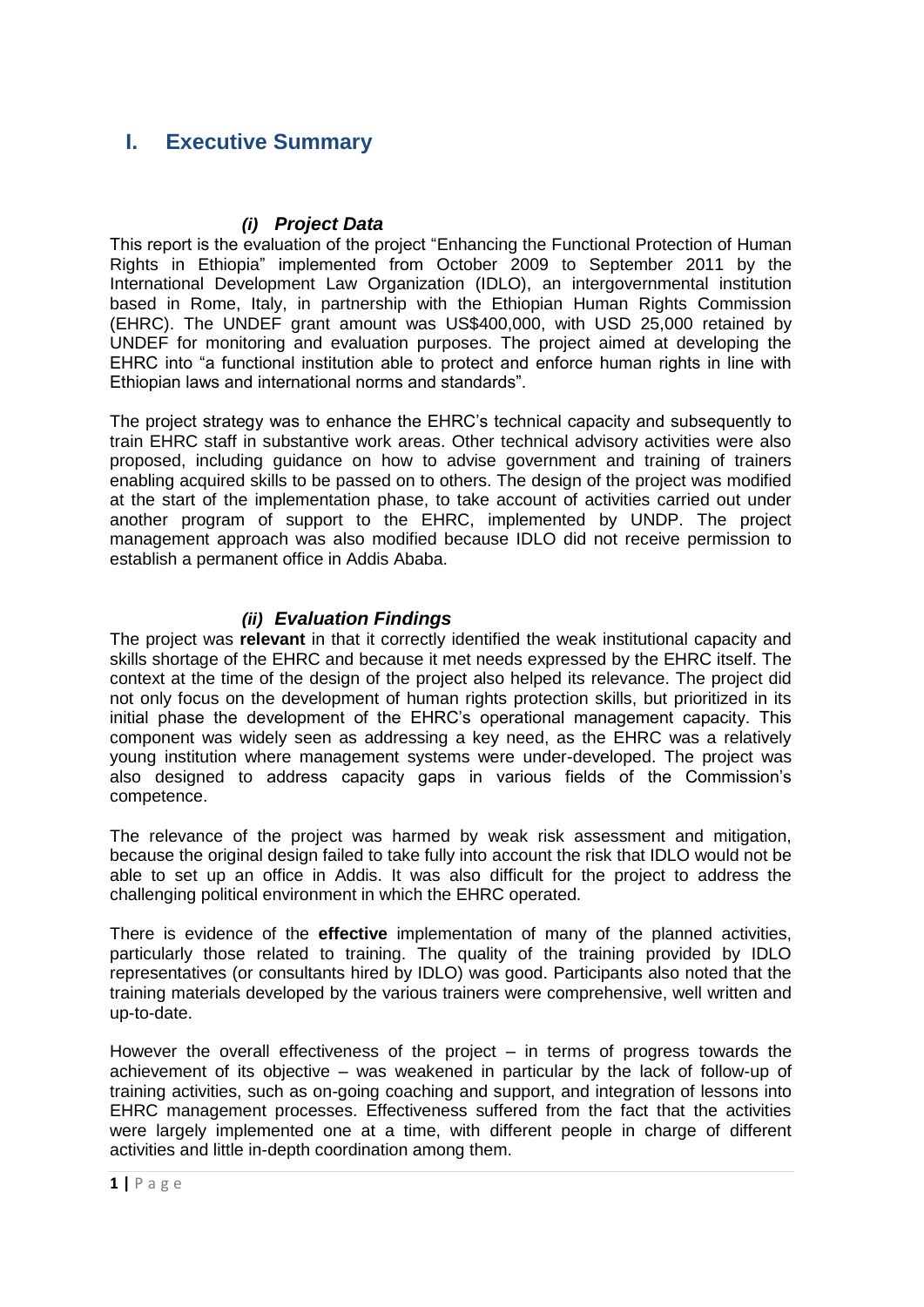The project was **efficient** in the sense that activities were implemented within budget and, bar some initial delays, within the planned timeframe. However there were significant concerns with project management, which hampered the achievement of project outcomes and of its objective. Project management could have been improved by hiring all the trainers early in the project, consulting them regularly during implementation and ensuring that their feedback was systematically shared with other trainers.

The project has had an immediate **impact** on the professional skills of its direct beneficiaries, who broadly report satisfaction with the learning they derived from IDLO support. It is also likely that the project had a positive impact on the operational capacity of the EHRC, partly because it contributed to the establishment of effective procedures, for example in relation to management processes for the individual complaints caseload. It is also likely that the IDLO project has enhanced the capacity of the EHRC to provide appropriate human rights advice to the government in relation to draft legislation.

However it is premature to speak of impact in that respect at present, because the Ethiopian authorities have not yet (publicly) sought such EHRC advice. Indeed, the main reason why the project's impact to date lacks clarity is that the political environment in which the EHRC operates has not changed – that is, the government has yet to display any willingness to engage in a policy debate on human rights.

**Sustainability** has arguably been built into the design of the project, in that operational capacity and professional training were meant to ensure that the EHRC makes a qualitative leap forward in its ability to discharge its mandate. There is evidence that the project is likely to continue to have beneficial effects. The project has provided for sustainability by combining professional training and the development of handbooks, manuals and operational guidelines. The latter should remain in force, even if staff turnover means that those who underwent training eventually leave the EHRC.

The project has vindicated a strategy of engagement with the EHRC, which UNDEF was well-placed to support thanks to its international nature. More broadly, the project suggests that UNDEF is in a good position to support national human rights institutions, many of which operate in sensitive political contexts, comparable to the situation in Ethiopia.

## *(iii) Conclusions*

The conclusions presented here are based on the findings set out in the previous section and on the contextual information presented in section II.

 The project responded to a clear need and addressed it with appropriate activities. However its relevance was hampered by a loss of coherence related to the need to avoid overlap with activities implemented under the Democratic Institutions Programme (DIP) managed by UNDP. This conclusion follows from chapter III and IV (i).

 The relevance of the project also suffered from insufficient risk analysis and mitigation in the original design, particularly in relation to the political environment in which the EHRC was operating. See chapter IV (i).

 The capacity building activities were effectively implemented, despite difficult conditions. However some activities (training of trainers) were not adequately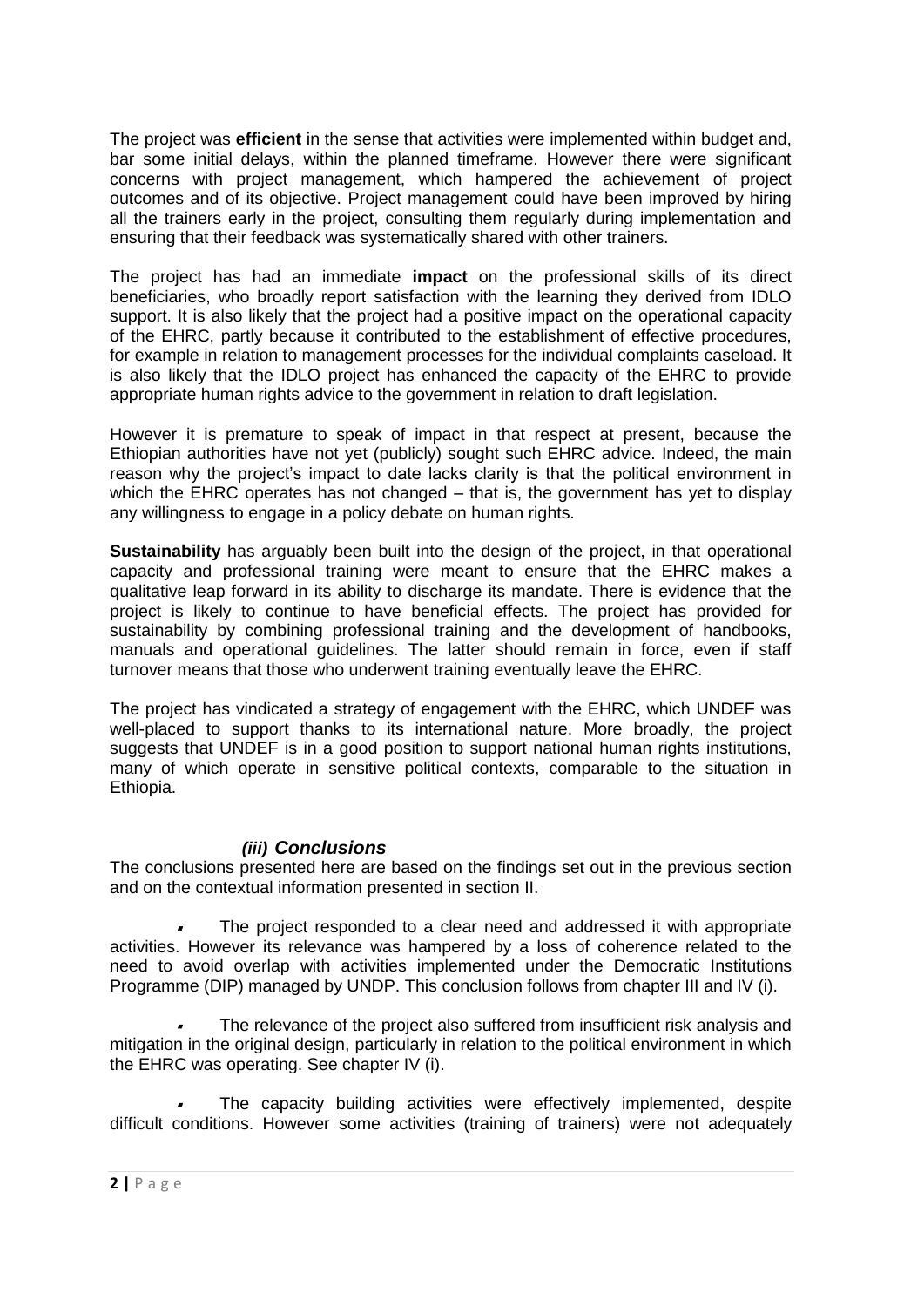followed up, while others were reported to have been insufficiently planned (study tours). See chapter IV (ii).

 Training was generally excellent, particularly where combined with technical assistance on specific Commission tasks. These activities resulted in genuine added value. See chapter IV (ii) and (iv).

 Project management was more remote than anticipated due to the impossibility of setting up a permanent IDLO presence in Addis. However the failure to involve the consultant trainers closely in the management of the project led to a loss of effectiveness and impact. See chapter IV (iii).

 The project achieved a positive impact on the professional skills of staff and on the development of appropriate internal management mechanisms and guidelines. However, impact could have been enhanced through closer relationships between project managers and the EHRC and by harnessing the skills and knowledge of the trainers. See chapter IV (iii) and (iv).

 The project's sustainability is difficult to assess, primarily because the future evolution of the EHRC depends on factors largely outside its own control. However there is a clear continuing need for capacity development support, which IDLO and its trainers would be well placed to deliver.

 The project has demonstrated UNDEF's added value in terms of support to a national human rights institution operating in a sensitive political environment. There is scope for similar support to be developed in other countries. See chapter IV (v) and (vi).

## *(iv) Recommendations*

## **To IDLO:**

**Consider further support to the EHRC.** IDLO has acquired in-depth knowledge of the EHRC, through the interactions of its staff and consultants with the Commission. It has also developed credibility with the Commission and acquired the trust of its managers. These factors, in addition to IDLO's expertise on human rights promotion and protection, make it an appropriate partner to accompany the EHRC in its future development. See conclusions (i), (iv) and (vi).

 **Sharpen risk analysis and mitigation**. Future project design should envision scenarios related to each identified risk, and develop mitigation approaches to ensure that core objectives can be met. Advocacy and awareness raising should be considered as part of the mitigation planning. See conclusion (ii).

 $\bullet$  **Review project management**. Should a future project with EHRC be developed, a project management should be established that includes IDLO staff and consultant trainers. There should be regular project management review meetings with senior EHRC representatives, to take stock of activities and ensure follow-up. See conclusions (iii) and (v).

 **Ensure greater integration of activities.** A future project design should build on the achievements of the present project and of the DIP to design an integrated program of activities. This should ensure, for example, that more cross-departmental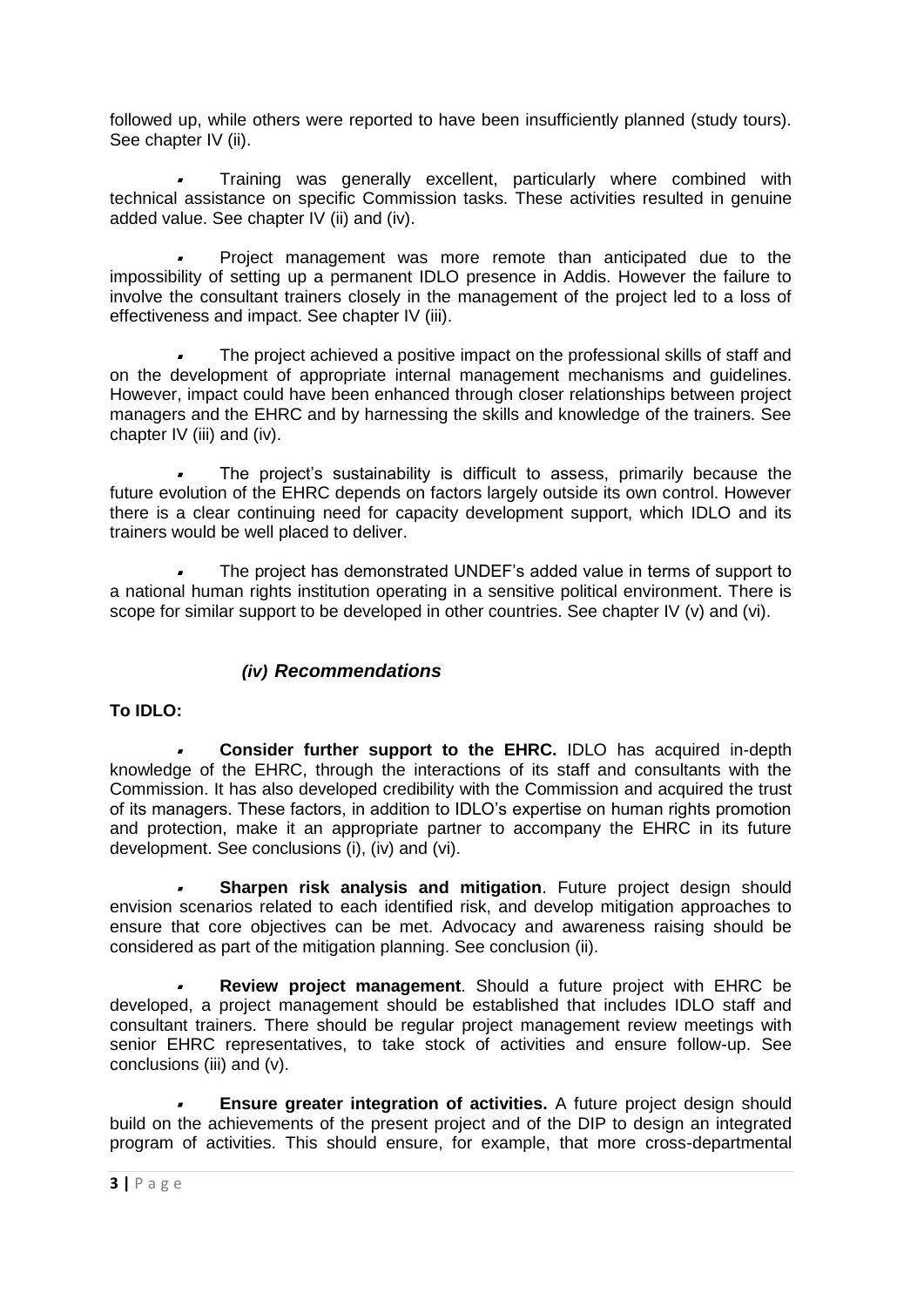training takes place and that lessons learned from implementation are taken into account in the design of subsequent activities. The project should also contribute to the implementation of the EHRC's forthcoming strategic development plans. See conclusions (iii), (iv) and (vi).

 **Develop on-going support strategies** Any future project should include support for networking between the EHRC and other actors, including Ethiopian civil society and other national human rights institutions, to complement linkages with relevant UN agencies implemented under the DIP. See conclusions (vi) and (vii).

## **To UNDEF:**

 **UNDEF should provide further support in Ethiopia.** The EHRC needs further capacity development support, and the human rights situation in Ethiopia remains a source of concern. As part of the UN family, UNDEF has appropriate credential to provide support on relevant projects. It should encourage applicants to submit proposals, including based on partnerships between domestic and international civil society organizations. See chapter III and conclusion (viii).

 **Consider a program of support to national human rights institutions.** The institutional and professional capacity challenges faced by the EHRC are similar to those confronting many national human rights institutions in Africa and elsewhere. UNDEF is well placed to support these institutions and should consider encouraging the submission of projects providing support to relevant national institutions. It should also consider encouraging international organizations such as IDLO to develop multi-country programs of support to national institutions. See conclusions (vii) and (viii).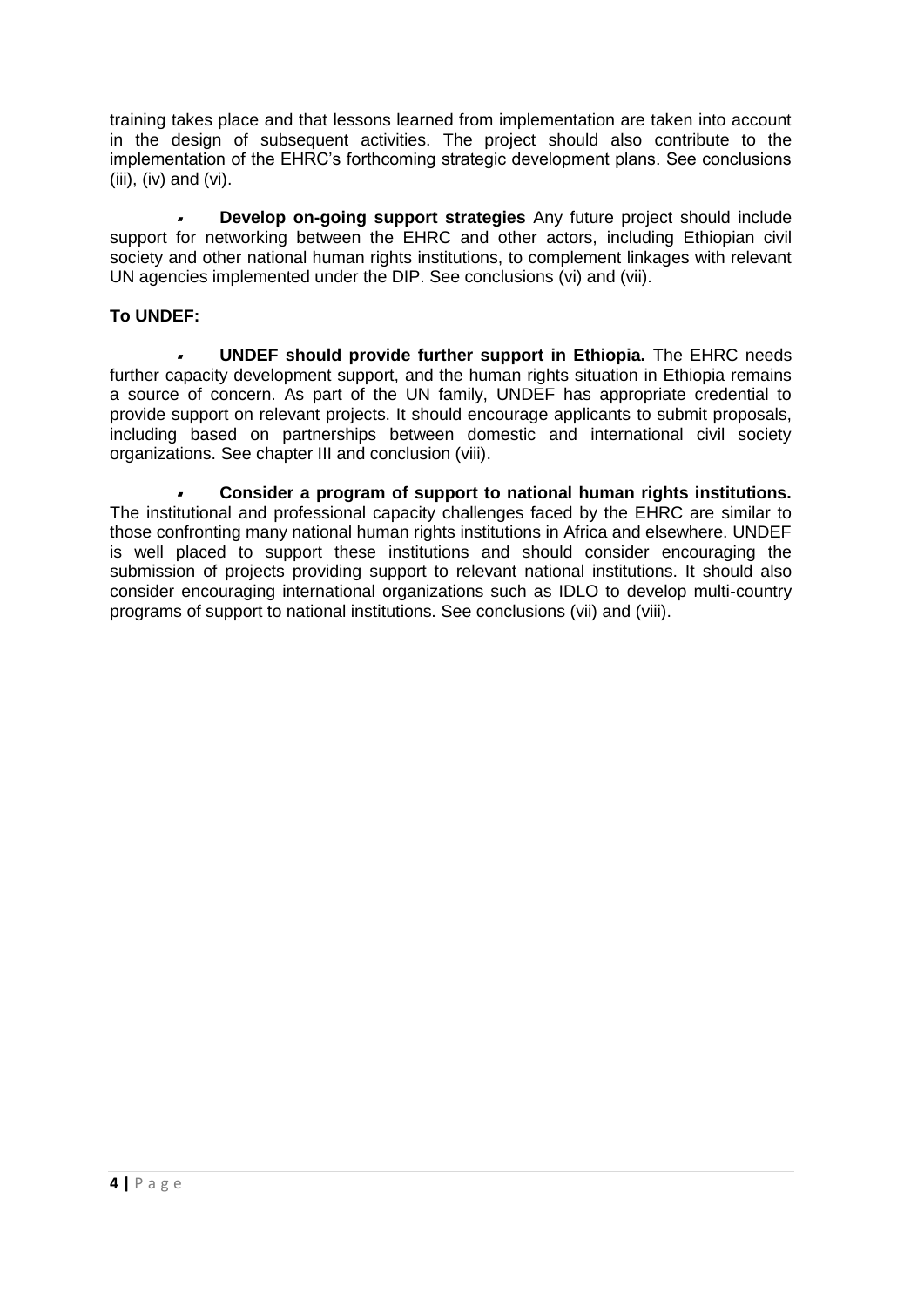## <span id="page-8-0"></span>**II. Introduction and development context**

## *(i) Project and evaluation objectives*

<span id="page-8-1"></span>This report is the evaluation of the project "Enhancing the Functional Protection of Human Rights in Ethiopia" implemented from October 2009 to September 2011 by the International Development Law Organization (IDLO), an intergovernmental institution based in Rome, Italy, in partnership with the Ethiopian Human Rights Commission (EHRC). The UNDEF grant amount was US\$400,000, with USD 25,000 retained by UNDEF for monitoring and evaluation purposes. The project aimed at developing the EHRC into "a functional institution able to protect and enforce human rights in line with Ethiopian laws and international norms and standards".

UNDEF and Transtec have agreed a framework governing the evaluation process, set out in the Operational Manual. According to the manual, the objective of the evaluation is to '*undertake in-depth analysis of UNDEF-funded projects to gain a better understanding of what constitutes a successful project which will in turn help UNDEF devise future project strategies. Evaluations also assist stakeholders to determine whether projects have been implemented in accordance with the project document and whether anticipate project outputs have been achieved'*.

## *(ii) Evaluation methodology*

<span id="page-8-2"></span>Two experts carried out the evaluation. Its methodology is set out in the Operational Manual governing the UNDEF-Transtec framework agreement, with brief additions in the evaluation Launch Note. In accordance with the agreed process, a set of project documents was provided to the evaluators in September 2011 (see list of documents consulted in Annex 2). On that basis, they prepared the Launch Note ETH-08-227 setting out issues to be considered during the evaluation.

This evaluation did not present any particular methodological challenge, and the evaluators were able to follow the standard methodology without problems. The standard project information was available: project document setting out the original design, midterm evaluation and final report. A monitoring and reporting handbook produced during the project was also provided. IDLO staff conducted at mid-term review from February to April 2011 – that is, about 16 months after the formal start of the project, several months after its actual halfway point. That report was extremely thorough and detailed, going significantly beyond the mid-term reporting required by UNDEF. The present evaluation draws on information compiled in that report.<sup>1</sup>

The evaluation also drew on the following sources:

- Information provided by other donors, in particular the multi-donor Democratic Institutions Programme (DIP) administered by UNDP, which includes a significant element of support to the EHRC;
- Ethiopia's report to the UN Human Rights Council under the Universal Periodic Review (UPR) mechanism, together with UN Member States recommendations, input by civil society organizations and the Ethiopian government response;
- Reports on Ethiopia by international human rights NGOs;

 $\overline{\phantom{a}}$ 1 See ETH-08-227 Mid-Term Review, May 2011, by Manuela Marin, IDLO Monitoring and Evaluation Unit.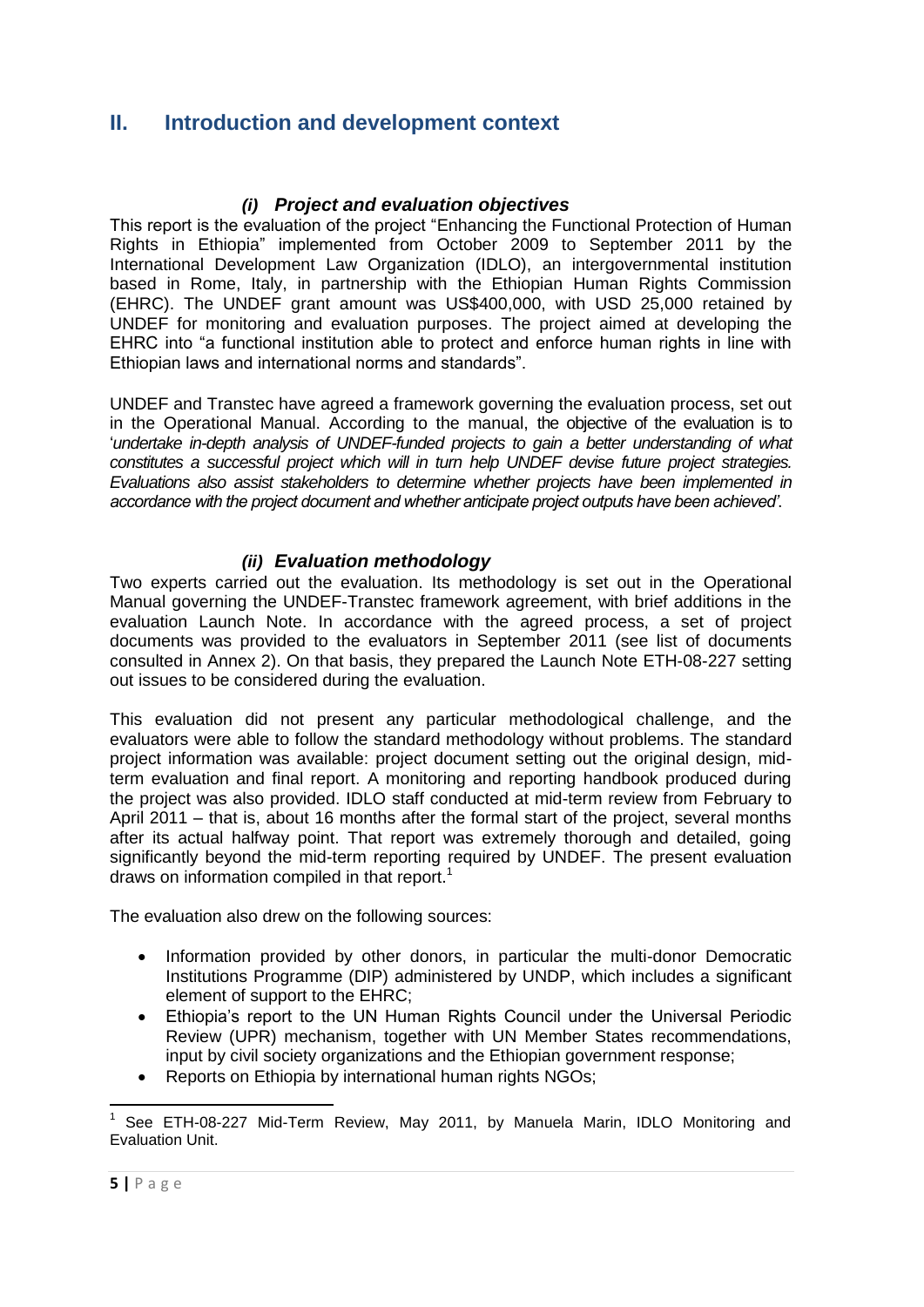- The 1993 Principles Relating to the Status of National Human Rights Institutions (Paris Principles);
	- Key informants, including:
	- information, including.<br>
	Staff and managers of the EHRC, including staff who underwent training as part of the IDLO project;  $\sigma$  stan and managers of the ETHNC, including stan who underwent training as
	- part of the IDLO project,<br>o IDLO staff and consultant involved in the project;  $\circ$   $\Box$  DLO stair and consultant involved in the project;
		- $\circ$  Representatives of donor institutions and NGOs supporting the capacity building of the EHRC, including as part of the DIP;
			- o Ethiopian NGO and academic observers of the work of the EHRC.

The evaluators were mindful of the fact that the political context in Ethiopia was not conducive to open discussions of human rights-related issues. Ethiopia is a one-party state in which the activities of civil society organizations and the exercise of public freedoms are strictly curtailed (see section iii below). The EHRC does not meet the international standards of independence set in the Paris Principles for national human rights institutions. It was therefore clear that some informants were constrained in what they could tell the evaluators. Nevertheless, the evaluators believe that they compiled and the statement information to build a fair and evidence-based report.



Training session for Reporting and Monitoring staff, September 2010 © IDLO

#### <span id="page-9-0"></span>*(iii) Development context*   $P_{\text{max}}$  supersymmetric sunts.

# **Political and legal background to the EHRC**

Pontical and legal background to the LTING<br>Ethiopia is Africa's most populous country after Nigeria with a total population of more than 80 million<sup>2</sup>, of whom over 80% lives in rural areas. It is a nation of more than 70 ethnic groups who speak more than 80 languages. The economy is based on agriculture, which contributes 42% of GDP and more than 80% of exports, and employs 80% of the population.<sup>3</sup> Ethiopia has recorded some of the highest economic growth rates worldwide over the last 6-8 years as well as impressive progr population.<sup>3</sup> Ethiopia has recorded some of the highest economic growth rates worldwide over the last 6-8 years as well as impressive progress towards many of the MDGs.

<sup>3</sup> US Department of State, Bureau of Public Affairs,<http://www.state.gov/r/pa/ei/bgn/2859.htm>

**\_\_\_\_\_\_\_\_\_\_\_\_\_\_\_\_\_\_\_\_\_\_\_\_\_\_\_\_\_\_\_\_\_**<br><sup>2</sup> A report of the World Bank indicates that estimated size of the Ethiopian population in year 2009 was 83,824,732, World Bank, World Development Indicators Report 2010; [http://data.worldbank.org/data-catalong/world-development-indicators/wdi-2010.](http://data.worldbank.org/data-catalong/world-development-indicators/wdi-2010)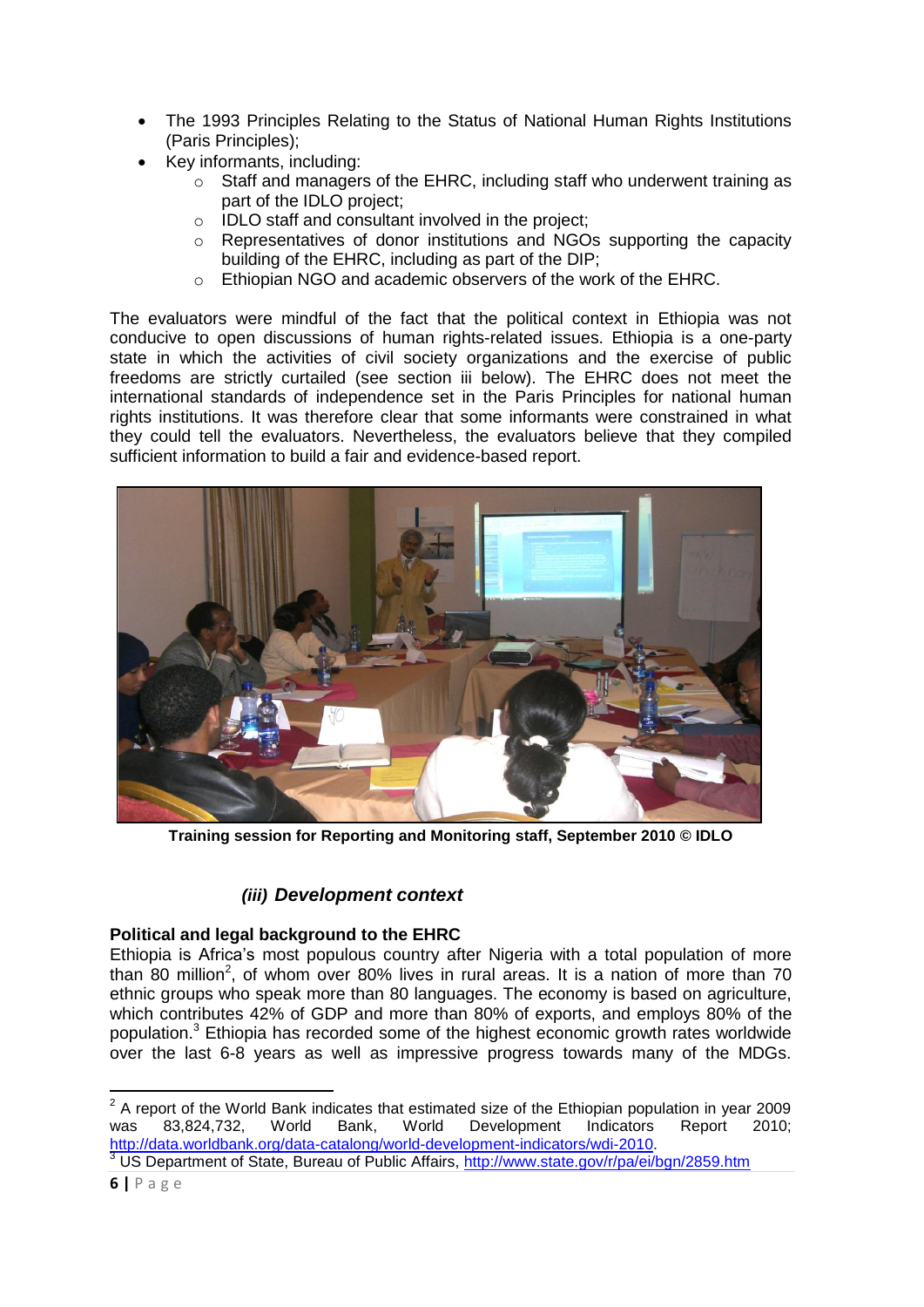However, the country still remains one of the least developed countries in the world, ranking 157th out of 169 countries in the 2010 UNDP Human Development Index.

Ethiopia's centralized imperial government was replaced by a socialist oriented military dictatorship after a popular uprising in 1974. A coalition of rebel forces under the name Ethiopian People's Revolutionary Democratic Front (EPRDF) overturned this government in May 1991 and has essentially ruled the country since then.

The Constitution, promulgated in 1995, provides for a federal government and a parliamentary democracy. In addition to the Federal Government and two federal city administrations (Addis Ababa and Dire Dawa<sup>4</sup>), nine Regional States enjoy significant powers to establish their own legislative, executive and judicial branches.<sup>5</sup>

The federal legislature includes the Council of People's Representatives (HPR) elected for five-year terms in single-seat constituencies and the Council of the Federation designated by the regional councils. The majority party or coalition in the HPR following legislative elections designates the Prime Minister. The president, holding a non-political position as the head of state, is nominated by the HPR and appointed by a two-thirds majority of both chambers of the legislature. $6$  The Constitution also guarantees judicial independence.<sup>7</sup>

The 1995 elections for the federal parliament and regional legislatures, which most opposition parties chose to boycott, $^8$  gave the EPRDF a landslide victory. The 2000 general elections also confirmed EPRDF as a ruling party. In 2005, the third general elections under the 1995 Constitution were held with a record 90% voter turnout, but were characterized by claims and counter-claims of vote rigging, intimidation, and fraud. The elections also resulted in unrest, which claimed the lives of more than 200 citizens, but their final results gave the EPRDF coalition a sufficient majority to form the government again. The most recent national and regional elections, in 2010, gave the EPRDF and affiliated political parties practically total control of the Federal Parliament and regional councils, with only one opposition candidate currently sitting in the Federal Parliament.

#### **Democracy and Human Rights Situation**

The Constitution devotes a full Chapter to "basic freedoms and rights" and recognizes a wide range of fundamental rights and freedoms. Ethiopia is a party to most major international and regional human rights instruments. According to Article 9/4 of the Constitution these instruments are part of the law of the land. Despite this constitutional and legal framework, Ethiopia has faced serious challenges in protecting human rights and building a democratic system.

According to various international and domestic observers and human rights organizations, the democratization process and human rights situation in Ethiopia has deteriorated in recent years, particularly after the disputed 2005 elections. Serious doubts and concerns on the government's commitment to democracy and the rule of law have been raised. Human rights reports on Ethiopia in the last two decades show a continued pattern of gross violation of human rights and mounting political repression.

 4 The status of Dire Dawa as a federal city administration is not confirmed in the Constitution.

<sup>5</sup> Article 50 of the Constitution

<sup>6</sup> FDRE Constitution, Article 70

 $7$  The president and vice president of the Federal Supreme Court are recommended by the prime minister and appointed by the House of People's Representatives; for other federal judges, the prime minister submits candidates selected by the Federal Judicial Administrative Council to the House of People's Representatives for appointment.

<sup>&</sup>lt;sup>8</sup> International and non-governmental observers concluded that opposition parties would have been able to participate had they chosen to do so.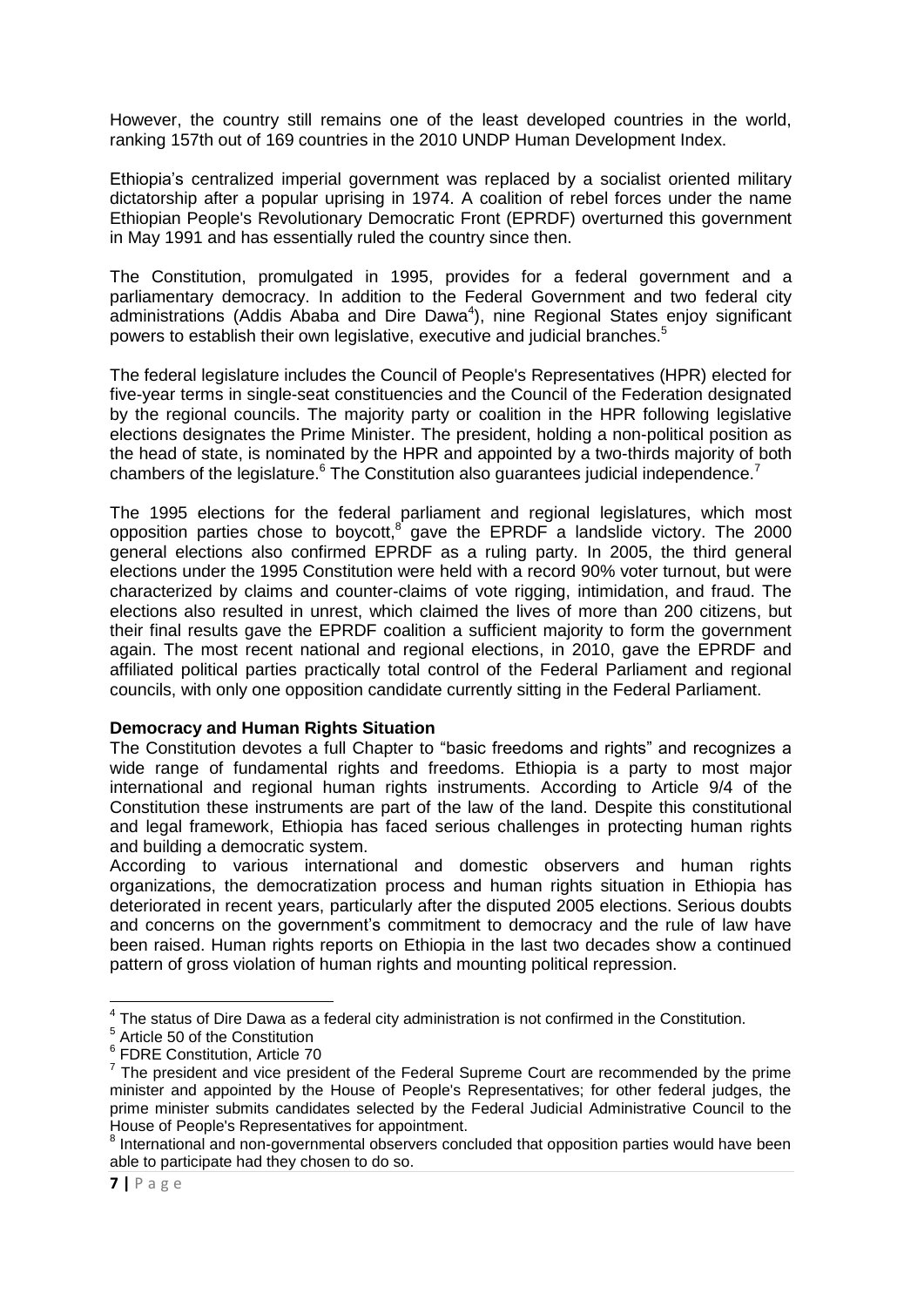#### **The Ethiopian Human Rights Commission**

The EHRC is a national human rights institution established in accordance with Article 55(14) of the Constitution through Proclamation No 210/2000 of July 2000. The establishing law gives the EHRC extensive mandates to promote, protect and work towards the realization of human rights in Ethiopia. The EHRC's objectives include: educating the public to be aware of and claim its rights; seeing to it that the human rights are protected, respected and fully enforced; investigating complaints of human rights violations; and recommending remedial measures to violations.<sup>9</sup>

The Commission's tasks<sup>10</sup> include: ensuring that laws and policies respect human rights; making recommendations for the revision of existing laws, enactment of new laws and formulation of policies; providing consultancy services on matters of human rights; and forwarding opinions on human rights reports to be submitted to international organs.

Although the EHRC was formally established in 2000, it remained inactive until 2005, when the Chief Commissioner and other Commissioners were appointed and the institution became operational. Since then the EHRC has focused on building its own organizational capacity and trying to determine its role within the Ethiopian human rights system. It is only in the past few years that the Commission turned its attention to exercising to some degree its substantive mandates. The EHRC faces serious institutional constraints, including a lack of adequate and skilled human resources.

According to Ethiopian and international human rights experts, the EHRC has so far not been as proactive as it should be in the exercise of its mandate to promote and protect

human rights. Its investigations of human rights violations have avoided challenging legislation or the action of government. The EHRC has not begun to exercise its mandate to review the consistency of laws and policies with Ethiopia's human rights commitments. Representatives of donors and civil society organisations have expressed concern at the Commission's failure to comment on the 2009 Charities and Societies law, which restricts the capacity of civil society organizations to work on human rights (see box below). A similar EHRC silence greeted the 2009 anti-terrorism legislation, which restricts freedom of expression and association, as well as fair trial safeguards. Experts and observers met by the evaluators have described the lack of EHRC reaction to these laws as a clear indicator of the Commission's inability to implement its core mandate.

#### **Impact of legislation on human rights**

The EHRC has failed to comment on the 2009 Anti-Terrorism law, which defines terrorism in a way that encompasses peaceful criticism and political activities. The law also reduces legal safeguards for those accused of terrorism. Similarly, there has been no comment by the EHRC on the 2009 law on Charities and Societies. The law defines as "foreign NGOs" those receiving more than 10% of their funding from international sources, and bars such NGOs from carrying out most activities related to human rights. The law establishes an agency that may deny registration to "foreign NGOs" without the possibility of appeal to a court. The law also provides for severe penalties (fines or imprisonment) for minor administrative offences by NGO managers. As a result of the law, many NGOs have been deregistered or ceased working on human rights and several civil society leaders have gone into exile.

 9 See Article 5 of Proclamation 210/2000.

<sup>&</sup>lt;sup>10</sup> See Article 6 of Proclamation 210/2000.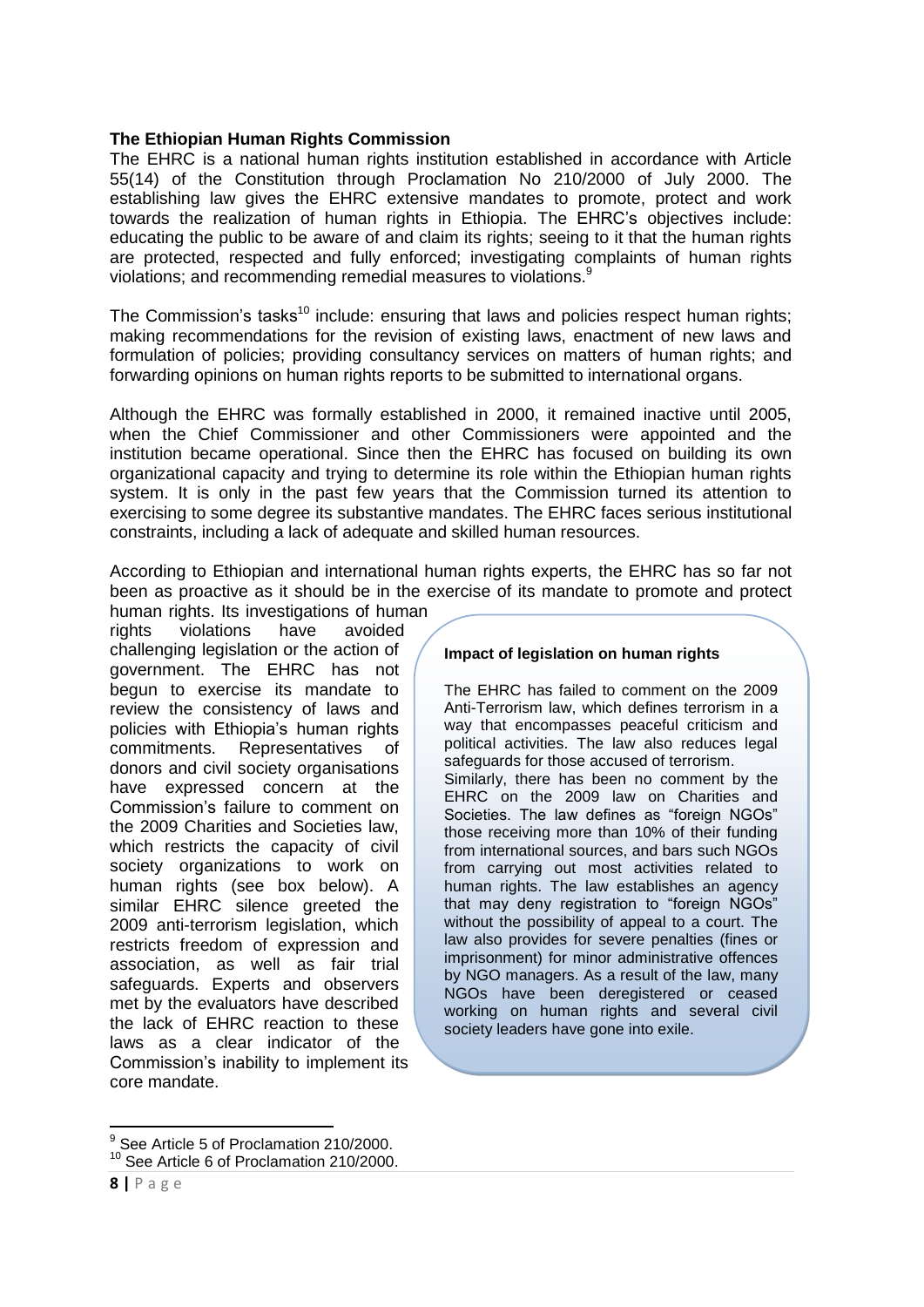## **Other initiatives**

The IDLO project was launched a few months after the formal start of the large, multidonor, UNDP-managed, Democratic Institutions Program. The 5-year DIP (2008-2012) sought to develop the capacity of seven Ethiopian institutions including the EHRC (other beneficiaries included the Electoral Board, the Ombudsman, the anti-corruption commission, etc.). DIP expenditures have varied each year; in 2010 – the last year for which public figures were available – they amounted to US\$9.77m, of which US\$1.47m was allocated to the EHRC. The DIP included the following EHRC-related outputs<sup>11</sup>:

- Enhancing the management and coordination capacity of the EHRC:
	- o Enhancing outreach and access to citizens;
	- o Improving human rights for indigent people.
- Enhancing human rights protection in Ethiopia:
	- o Increasing human rights monitoring and reporting;
	- o Raise awareness about human rights challenges in Ethiopia;
	- o Promote the right to political participation.
- Build the EHRC's capacity to promote awareness of human rights;
- Enhance knowledge of human rights in Ethiopia;
- Report under international human rights treaties ratified by Ethiopia.

This program, which started about a year before the IDLO project, covered similar ground to the original IDLO project document. IDLO had not learned of the DIP at the time it submitted its application to UNDEF, but became aware of it after the UNDEF application was approved. This is why IDLO subsequently redesigned its project to avoid activities that reproduced those already planned under the DIP (the redesign was carried out jointly by IDLO and EHRC).

In 2009, the US-based organization Freedom House also started a capacity building project on human rights monitoring and documentation and reporting skills development. The project aimed at addressing the needs of both the EHRC and of prominent human rights organization EHRCO (Ethiopian Human Rights Council). One of the activities initiated with the EHRC was the development of a handbook on human rights monitoring and reporting. The project came to a premature end when its funder, USAID, withdrew as a result of an internal policy review. The Monitoring and Reporting Handbook (MRH) was subsequently completed as part of the IDLO project.

 $\overline{\phantom{a}}$ <sup>11</sup> See [www.dagethiopia.org,](http://www.dagethiopia.org/) website of the Development Assistance Group in Ethiopia.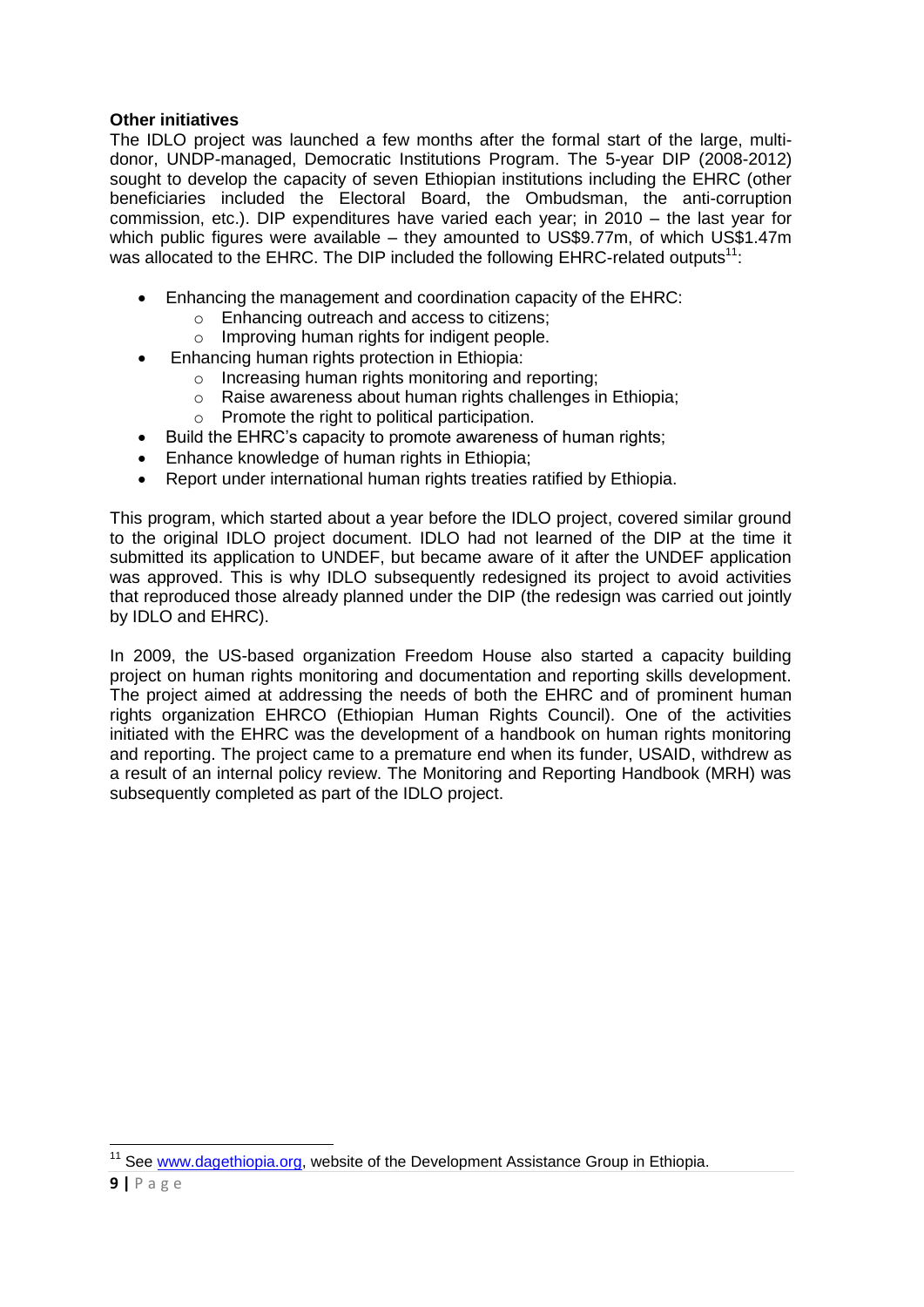## <span id="page-13-0"></span>**III. Project strategy**

## *(i) Project approach and strategy*

### <span id="page-13-1"></span>**Initial design**

The initial project design was based on an assessment of the human rights situation in Ethiopia at the time (2007-08), which made clear that IDLO was aware of the dire state of human rights in Ethiopia. Its proposed strategy was therefore to enhance the EHRC's technical capacity – a relatively non-controversial area – including budgeting, work planning, procurement and recruitment. In a second step, it proposed to train EHRC staff in substantive work areas, using staff from peer human rights institutions in other countries. Again, that approach was based on the implicit assumption that training offered by staff working at other national institutions was likely to be politically acceptable to the EHRC. Other technical advisory activities were also proposed: guidance on how to advise government, training of trainers enabling acquired skills to be passed on to others, etc.

Some proposed activities were more controversial in the Ethiopian political context. They included a multi-stakeholder round-table on the production of reports to human rights treaty bodies; workshops with NGOs on specific areas of human rights violations; and the publication of newspaper articles and documentation on human rights safeguards.

The project thus envisioned a gradual strategy, starting with the least controversial issues and moving towards more sensitive ones. The strategy made sense, though it was arguably over-optimistic when the EHRC's past record was considered: as the project document itself acknowledged, the EHRC, established in 2000, was "only now [2008] becoming active". The project's relative optimism may in part be explained by the situation at the time. Having declared victory after the disputed and violent the 2005 parliamentary elections, the government of Prime Minister Meles Zenawi was under pressure as a result of international criticism of its human rights record. There was therefore a possibility that the EHRC would be in a position to start fulfilling its mandate. The project aimed at providing the Commission with the organizational capacity and technical skills to do so.

### **Changes at initial stage**

The above project strategy was modified early in the implementation phase, from October 2009, for the following main reasons:

- Some of the activities planned under the project overlapped with those planned under the DIP. The project was therefore initially refocused on enhancing the EHRC's organizational capacity so as not to overlap with the DIP objective of reaching out to citizens.
- Similarly, the public awareness-raising elements of the project were left to implementation by DIP while the IDLO project focused on training on monitoring and investigation. In the event the DIP never implemented the awareness raising activities originally planned by IDLO.

### **IDLO's strategy**

When the project was designed in 2007-08, IDLO assumed that it would be able to establish a permanent presence in Addis Ababa, as it had done previously and since in other countries. IDLO's vision was to use that office not just as a provider of training and other capacity building to the EHRC, but also as a resource base for on-going interaction with the Commission.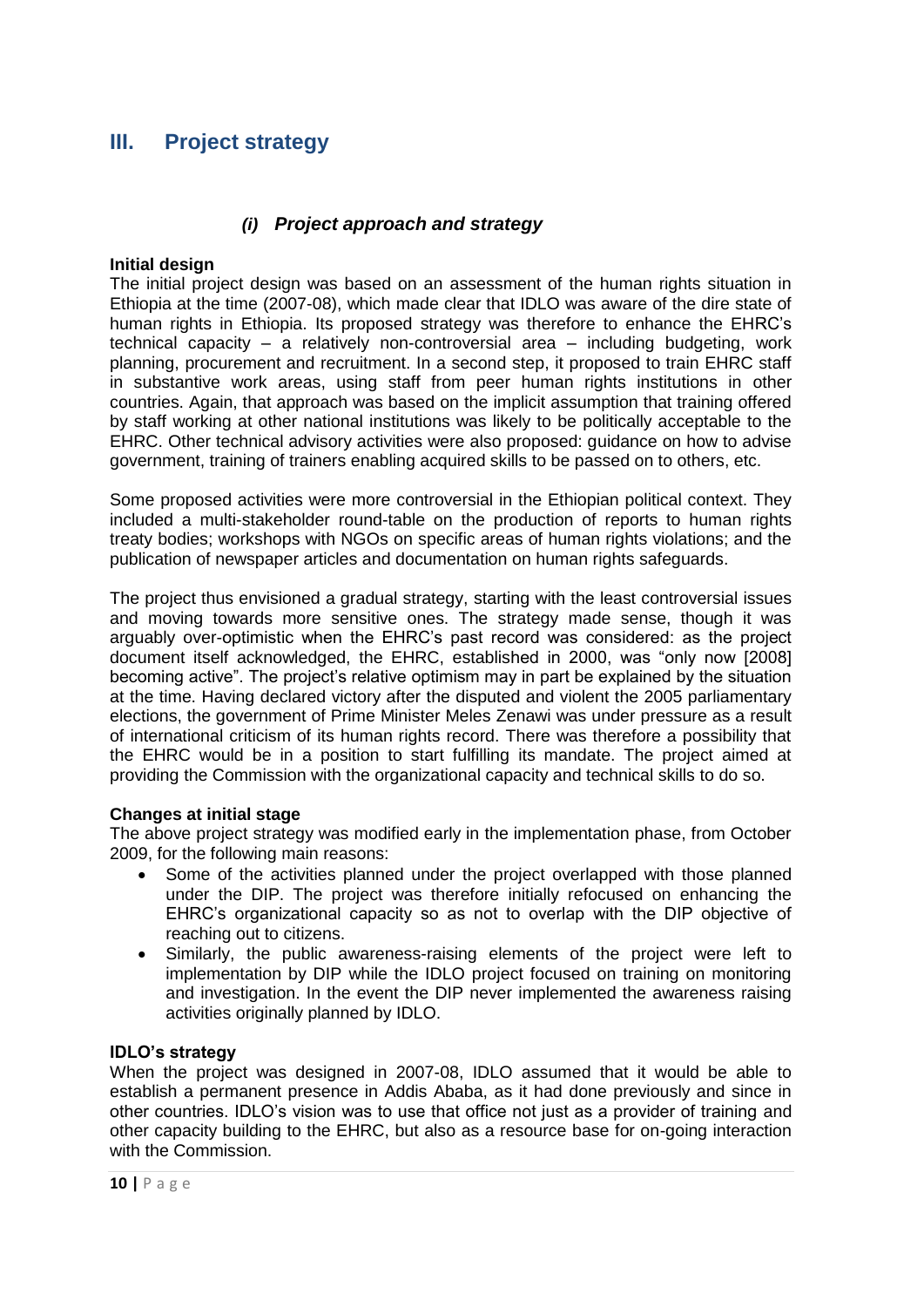That plan had to change when it became clear that the Ethiopian authorities would not grant IDLO permission to establish an office in Addis. Instead, the project was managed from IDLO's headquarters in Rome, involving repeated short visits to Addis by IDLO representatives and consultants. Alternative project management approaches were not considered, according to IDLO documents.

<span id="page-14-0"></span>

| <b>Key Project</b><br>activities*                                                                                                                                   | Project<br>outputs*                                                                                                                                          | Project<br>objective                                                                                                                                             | Intended outcome                                                                                                                                    |
|---------------------------------------------------------------------------------------------------------------------------------------------------------------------|--------------------------------------------------------------------------------------------------------------------------------------------------------------|------------------------------------------------------------------------------------------------------------------------------------------------------------------|-----------------------------------------------------------------------------------------------------------------------------------------------------|
| • Coaching and mentoring<br>to all technical staff on<br>operational management<br>tools and work processes<br>• Training of trainers<br>session for selected staff | • Strengthened EHRC<br>operational<br>management capacity                                                                                                    |                                                                                                                                                                  |                                                                                                                                                     |
| • Workshop on the<br><b>Monitoring and Reporting</b><br><b>Handbook</b><br>• Training on use of MRH<br>and on dispute resolution                                    | • Enhanced capacity of<br>the EHRC to effectively<br>investigate human<br>rights abuses and solve<br>human rights disputes<br>through amicable<br>settlement |                                                                                                                                                                  |                                                                                                                                                     |
| • Technical assistance to<br>develop and publish a set<br>of guidelines on legal<br>drafting<br>• Training on the use and<br>interpretation of the<br>guidelines    | • Enhanced capacity of<br>the EHRC to advise the<br>Government of Ethiopia<br>on drafting legislation to<br>comply with human<br>rights standards            | To build the capacity<br>of EHRC to<br>effectively monitor<br>and protect the<br>rights of Ethiopian<br>residents, especially<br>women and<br>vulnerable groups. | <b>EHRC</b> is protecting<br>and enforcing human<br>rights in line with<br>Ethiopian laws,<br>international human<br>rights norms and<br>standards. |
| • Training on report writing<br>• Technical assistance on<br>preparing the first Status<br>Report<br>• Manual on report writing                                     | • Strengthened capacity<br>of the EHRC to produce<br>reports on human<br>rights**                                                                            |                                                                                                                                                                  |                                                                                                                                                     |
| • Follow-up training on<br>above outputs<br>• Recommendations to<br><b>EHRC</b> on project<br>sustainability<br>.                                                   | • Enhanced impact and<br>sustainability of the<br>project***                                                                                                 |                                                                                                                                                                  |                                                                                                                                                     |

## *(ii) Logical framework*

#### Notes:

\* This table provides a summary of the project logic, including changes that occurred in the course of implementation. Some project outputs and activities were changed or reformulated during implementation. The present table presents the project as it was eventually implemented. Apart from some reformulation, the key changes are summarised in the two notes below.

\*\* The original project document included an output entitled "Strengthened collaboration between the EHRC and Ethiopian human rights NGOs to monitor and address human rights violations". This output was deleted because it was considered premature. It was replaced with this output on reporting capacity building.

\*\*\* This output was also added to the project design after approval of the original proposal, in order to build in follow-up initiatives.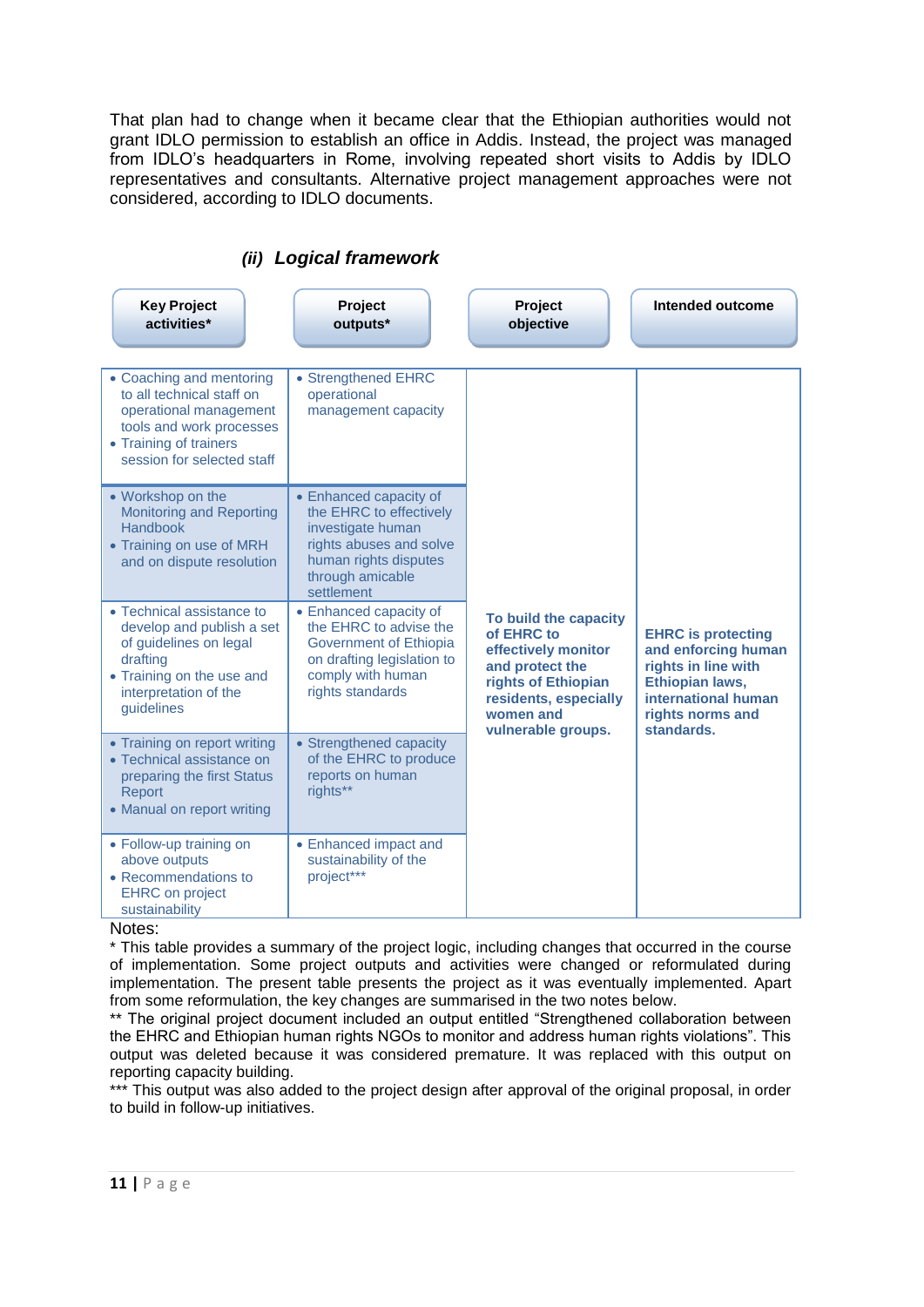## <span id="page-15-0"></span>**IV. Evaluation findings**

The following findings stem from the evidence gathered by the evaluators.

## *(i) Relevance*

<span id="page-15-1"></span>The project correctly identified the weak institutional capacity and skills shortage of the EHRC, and described accurately the context of weak human rights safeguards and widespread human rights violations in Ethiopia. This context was appropriately seen as lending urgency to building EHRC capacity. Another element contributing to the relevance of the project was that it responded to needs expressed by the EHRC itself: the project was designed after consultations with the Commission, including its then chairperson in late 2007, and was clearly informed by the organizational development and substantive skills needs expressed its managers.

The context at the time of the design of the project also helped its relevance. Following the 2005 controversial elections, pressure grew on the Government of Ethiopia to engage in more depth with the international community and to address human rights concerns. The pressure was compounded by the views of civil society organizations in Ethiopia, which had played a key role in highlighting the violence and fraud surrounding the elections.

One way in which the project was most relevant was that it did not only focus on the development of human rights protection skills, but prioritized in its initial phase the development of the EHRC's operational management capacity. This component was widely seen as addressing a key need, as the EHRC was a relatively young institution where management systems were under-developed and (where they existed) were copied on the processes used in other Ethiopian administrations. There was a clear capacity gap, both in terms of the expertise of EHRC staff in the various fields of the Commission's competence, and in terms of organizational processes and systems. These included processes for monitoring legislation, managing the Commission's caseload, setting up investigation teams, following up queries to relevant authorities, etc.

The project design was appropriate and rational, in that it started with developing organizational capacity and moved to addressing specific areas of expertise – investigation, report writing, etc. The project was ambitious, in the sense that it sought to help turn the EHRC into an effective organization within two years – this very ambition contributed to its relevance, partly because it galvanized the interest of key staff and managers within the Commission – although excessive ambitiousness in the event impaired the project's impact, as discussed below.

The other outputs in the project, as well as DIP's support, were designed to address the substantive expertise issues, but the IDLO organizational capacity development output was a shrewd and innovative approach, liable to ensure that capacity gains achieved through the other outputs were effectively mainstreamed by the EHRC. The plan was also politically astute because organizational capacity development was likely to be politically more neutral than other outputs in the project – it therefore made sense to start with this aspect.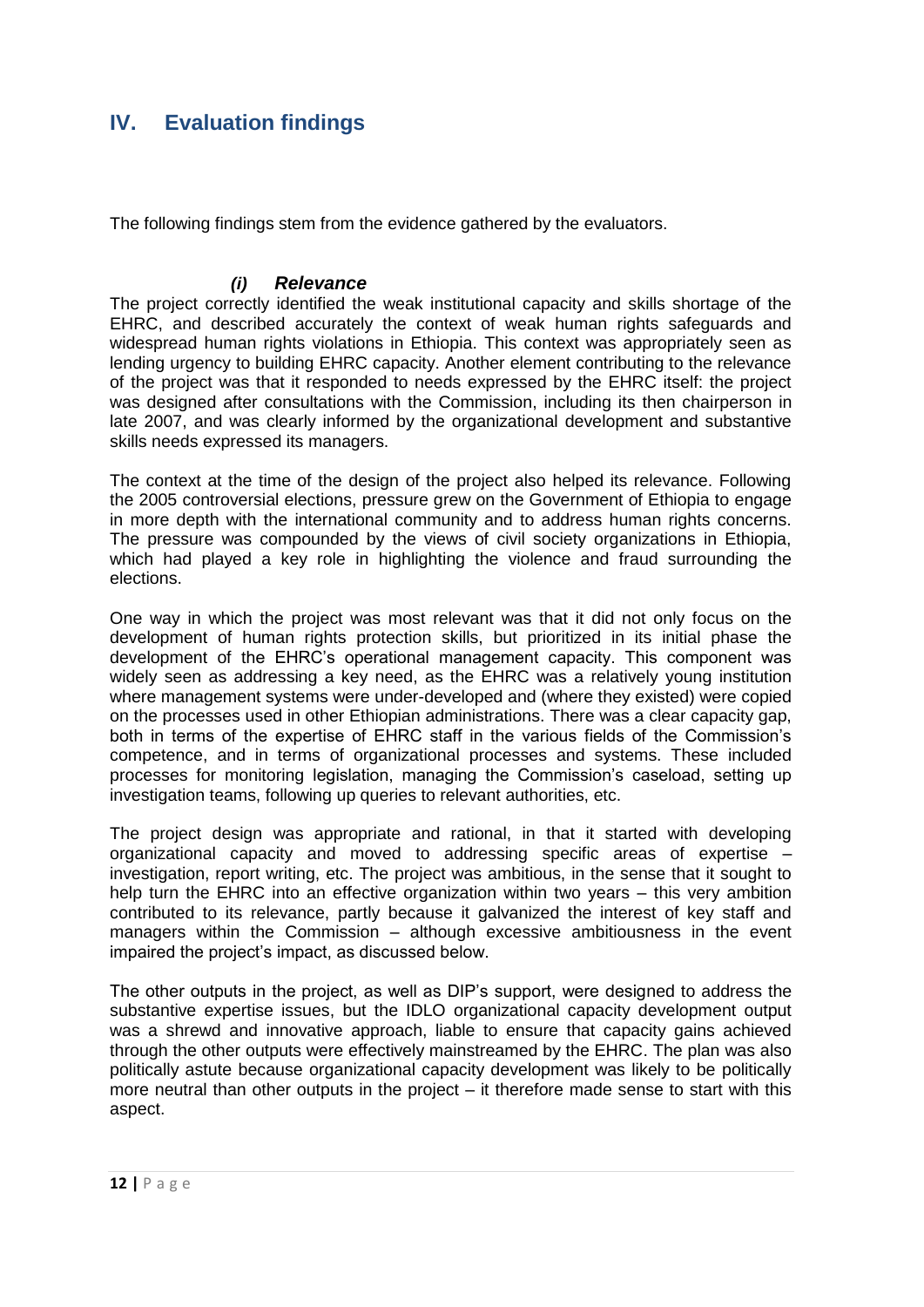Some factors hampered the relevance of the project. They included:

- Weak risk assessment and mitigation. The project design failed to identify, or to develop adequate mitigation strategies, for two areas of risk in particular:
	- o Risk related to project implementation arrangements. The design of the project was predicated on IDLO establishing a permanent presence in Addis Ababa, which would provide an on-going interface with the EHRC and respond to needs on a case-by-case basis. The office would also be able to propose changes to the planned activities, on the basis of feedback from experience.

IDLO was aware of the risk that the Ethiopian authorities might not allow the establishment of such an office. Many international NGOs (including some accredited as observers with the African Union, headquartered in Addis), which had previously attempted to open representative offices in Ethiopia, had seen their requests denied by the government. IDLO knew about this pattern of refusals but did not derive from it the conclusion that its own attempt at setting up an office would likely be denied.<sup>12</sup>

In the event, IDLO made up for the absence of a permanent presence in Addis by sending Rome-based staff to Addis on short missions. However this on-and-off interaction could not offer the depth of relationship, or generate the trust, that a permanent presence could.

o Strategic risk. IDLO knew, as a result of its contacts with stakeholders during the design phase, that the EHRC had not been able to develop into an effective organization since its establishment. IDLO's strategy to build organizational capacity and expertise therefore ran the risk of being rendered pointless, should the authorities continue to prevent the EHRC from implementing its mandate.

IDLO's project was based on the assumption that, with improved capacity, the EHRC would address more concerns related to Ethiopia's human rights record. However, the project design did not consider in detail the risk that the EHRC would not develop a greater willingness to address human rights concerns, or that it would face government hurdles to do so.

 Overlap with the UNDP's DIP. Although the DIP addressed other institutions as well as the EHRC, its approaches concerning the EHRC were similar to those of the IDLO project. The chronology of the two projects suggests that both were designed at the same time, and that the EHRC made similar requests for capacity building to both UNDP and IDLO, hence the overlapping proposals.

In the event, IDLO and UNDP worked together to share tasks in relation to the EHRC. Their agreement helped avoiding overlaps, but it took away much of the IDLO's project programmatic coherence, because the project ended up, in effect, plugging gaps not covered by the DIP.

**.** 

 $12$  IDLO was to some extent justified in expecting to be treated differently from NGOs, because it is formally an inter-governmental organisation whose board is mostly made up of ambassadors. However, this special status did not in the event make it easier for IDLO to set up an office in Addis.

**<sup>13</sup> |** P a g e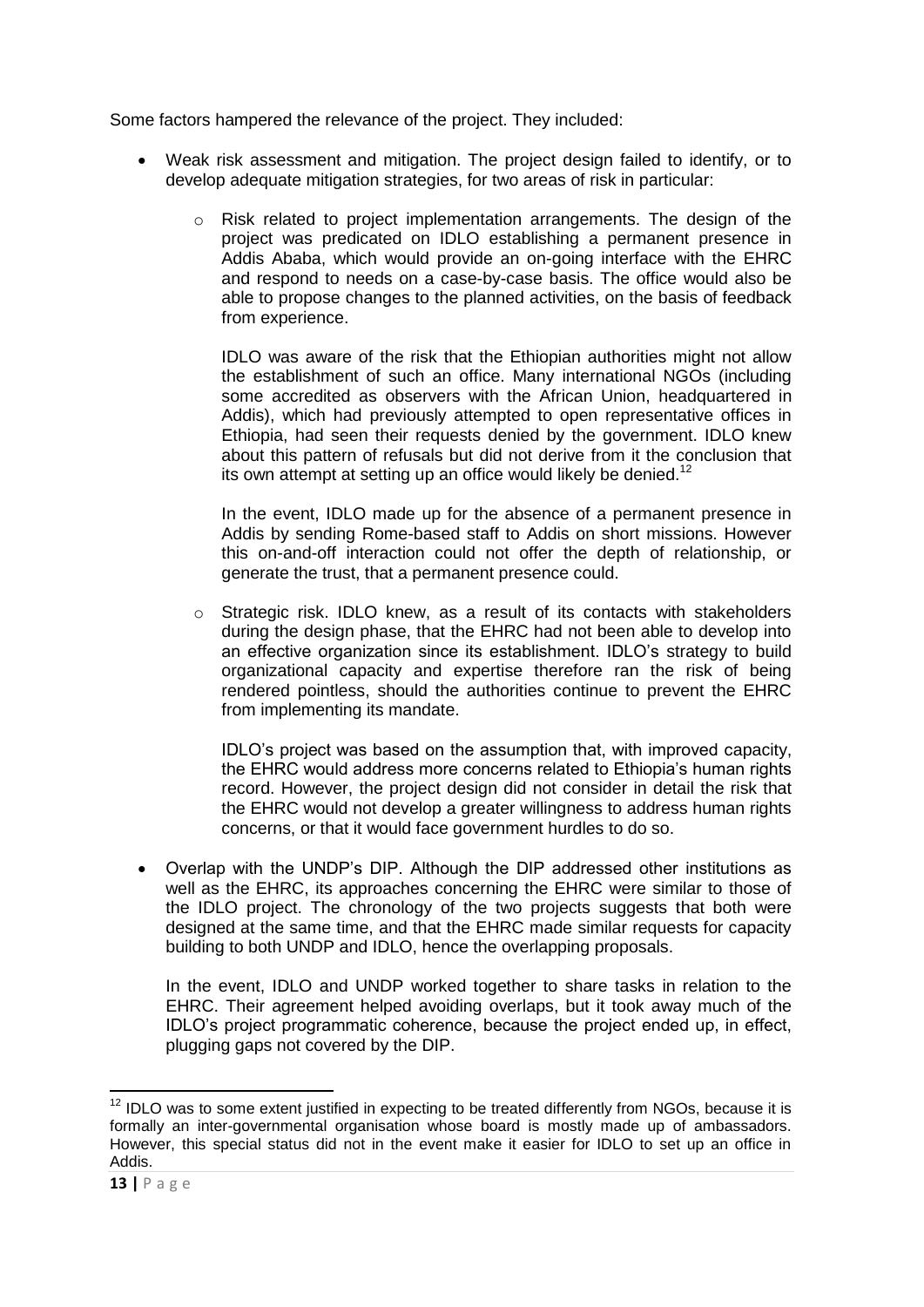## *(ii) Effectiveness*

<span id="page-17-0"></span>There is evidence of the effective implementation of many of the planned activities, particularly those related to training. However it is not clear that the implementation of specific activities led to the overall project's effective achievement of its planned outcome – an issue discussed at the end of this section.

The quality of the training provided by IDLO representatives (or consultants hired by IDLO) was good – some EHRC staff had specific, high praise for training sessions on monitoring and reporting, and for the report writing training and support given by IDLO. It was also noted by participants – and confirmed by the evaluators – that the training materials developed by the various trainers were excellent: they were comprehensive, well written and up-to-date.

Here is an overview of effectiveness for each area of activity listed in the summary logical framework of Chapter III:

- The training on operational management tools and processes was thorough and high-level. Participants also noted that it was appropriately tailored to the needs of the EHRC. However they raised two concerns:
	- $\circ$  It was planned that the training sessions would be followed up with mentoring and coaching sessions with IDLO experts. Some follow-up visits to Addis were conducted by IDLO, partly as a result of recommendations contained in the mid-term review.

However these visits covered all project outputs and were not specifically designed to enhance the effectiveness of the initial training on operational management. The follow-up implemented by IDLO was itself a series of one-off events, which were not conducive to effective coaching and mentoring of staff – actions that require on-going dialogue and intervention.

At the time the original project was designed, providing for mentoring and coaching, it was expected that IDLO would have a permanent representative based in Addis. One of the representative's tasks would have been to act as an ongoing interlocutor to the EHRC, including on operational management issues. The representative

#### **Training and handbook for monitoring department**

In order to strengthen the capacity of the EHRC to produce reports, IDLO implemented training sessions aimed primarily but not solely at staff from the EHRC's Monitoring and Reporting Department.

The training, in September 2010, covered issues such as identification of human rights violations and of applicable legislation and international standards. The session was followed up in November with training on report writing. This was in practice turned into a hands-on coaching session on the preparation of the first National Status Report (on the implementation of international standards ratified by Ethiopia).

In addition to the Status Report, a significant legacy of the intervention was the Monitoring and Reporting Handbook, a 100-page set of guidelines on procedures, based on good practices developed by other national human rights institutions and the OHCHR.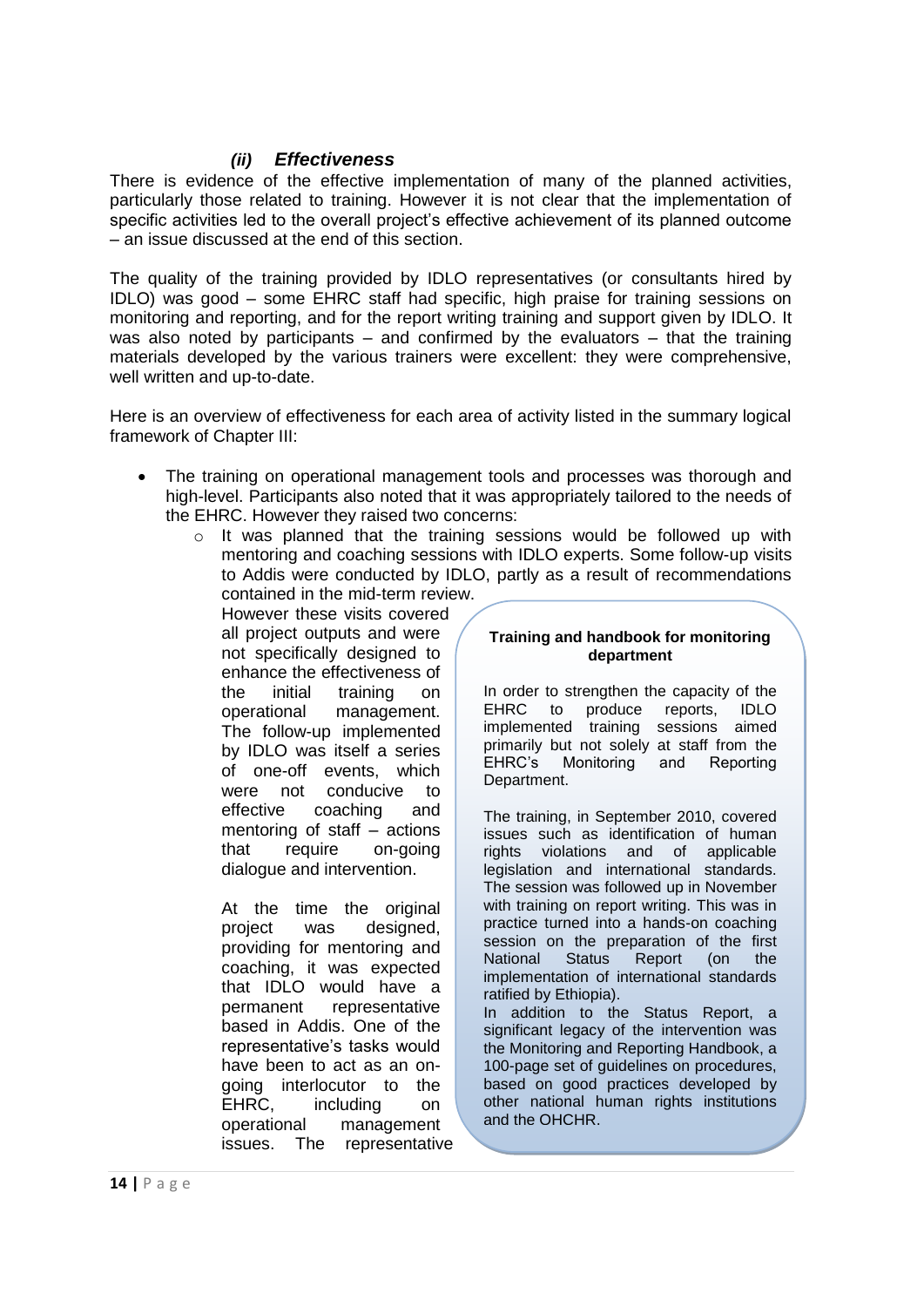could have drawn on IDLO experts in Rome to respond to specific requests for support. In the absence of a permanent office in Addis, IDLO representatives who made short visits to Addis took over this function to a limited extent, but this approach did not fully meet the EHRC's expectations and needs.

The impact of this shortcoming on the rest of the project was significant, according to EHRC staff. The operational capacity development resulting from the project was not as substantial as staff expected; this early weakness of the project may also have influenced the way staff viewed other IDLO activities. Above all, staff and managers reported that they lacked the support needed to implement some of the good practices they learned about in the initial training sessions. $13$ 

o Although some mid-level managers underwent a training of trainers (ToT) session on operational capacity building, they did not actually implement any further training sessions themselves. According to EHRC staff, the expectation that they should implement future training courses was conveyed by IDLO to the participants in the training of trainers course, but was not taken on board by the management of the EHRC.

The failure of the EHRC to use the skills learned by participants in the ToT session was illustrative of a broader challenge to the effectiveness of the project, which also affected its impact. The EHRC did not pro-actively seek to build on the skills base developed through the IDLO project.

- The workshops on monitoring, reporting and investigation were considered excellent, and to have fully met participants' expectations and EHRC requirements (see box and photographs). Factors that contributed to this positive assessment included the deliberately practical approach taken by the trainers. For example, they worked with participants to develop a Monitoring and Reporting Handbook that helped guide their own future work.<sup>14</sup> Similarly, the training on report writing was considered a success, partly because it focused on drafting a report on the status of implementation of international human rights standards in Ethiopia – a task directly within the scope of work of training participants.
- A training session was conducted on mediation, aimed at helping the EHRC fulfill its mandate on settlement of rights-related complaints without recourse to lawsuits. This training session was perceived as less effective than others because the trainer, a senior staff member at another African human rights institution, reportedly lacked familiarity with Ethiopia's code-based legal system.

Beyond the legal aspect, however, lay the fact that mediation activities were less developed at the EHRC than anticipated in its mandate. According to staff in the Commission's investigation department, mediation work to date has primarily

**<sup>.</sup>**  $13$  It should be noted, however, that other factors than the lack of IDLO follow-up or coaching also probably led to operational capacity development being weaker than planned. For example, administrative and management systems at the EHRC, mirrored on those of the Ethiopian civil service, are not necessarily conducive to the pro-active engagement with human rights issues implicit in the EHRC's mandate. Some of the criticism levelled at the IDLO project by EHRC staff may have been motivated by considerations other than the IDLO's own performance.

<sup>&</sup>lt;sup>14</sup> Work on the Handbook had been initiated under a USAID-funded Freedom House project of support to the EHRC (see above, section II (iii)).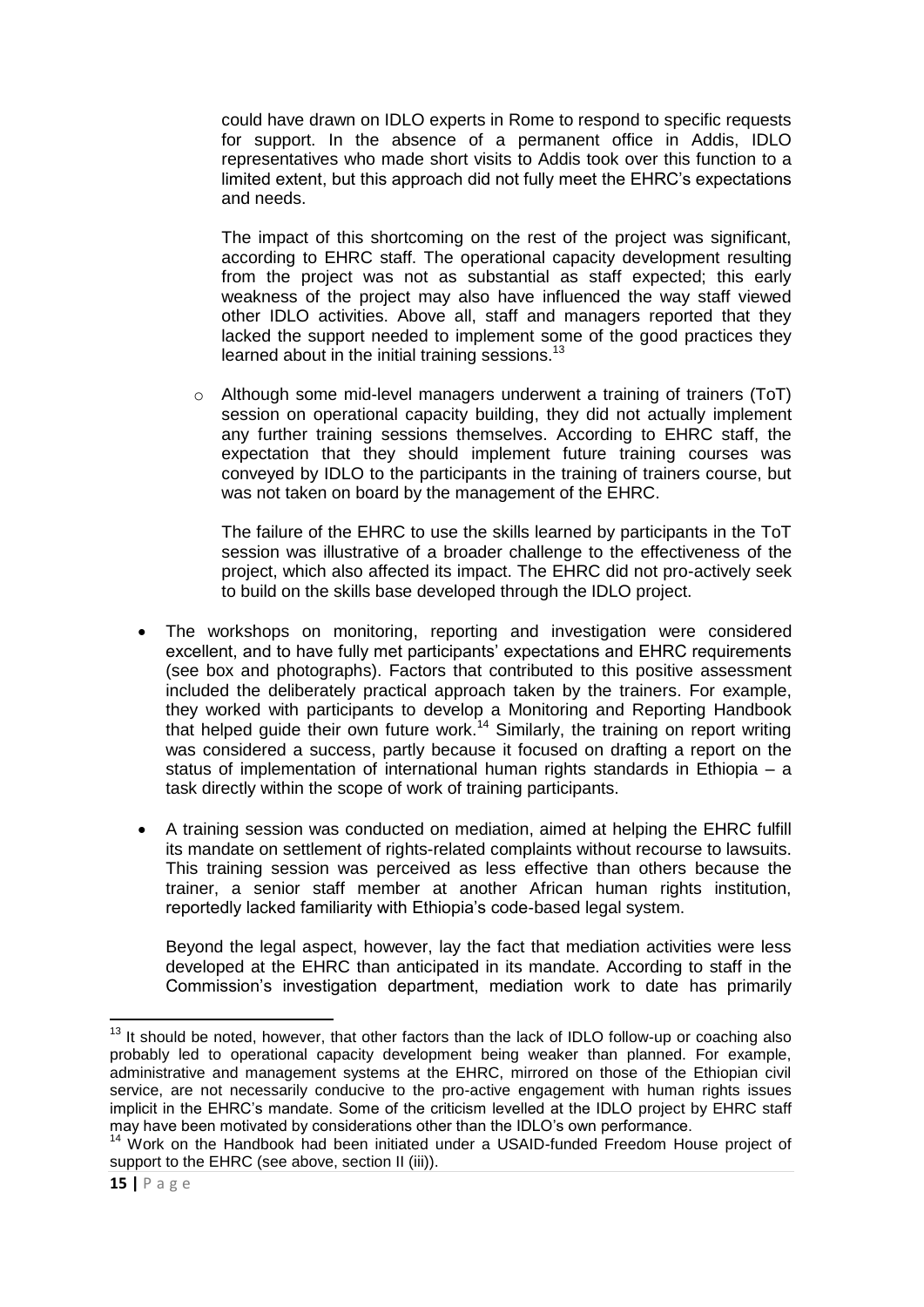concerned conflicts within families, such as allegations of domestic violence. By contrast, other national human rights institutions include in their mediation activities a broader range of issues, such as addressing complaints about conditions in detention facilities, human trafficking, juveniles in conflict with the law, violations of international humanitarian law in conflict contexts, etc.<sup>15</sup>

This discrepancy between the broad scope of the EHRC's mandate and its actual range of activities has adversely affected the effectiveness of the project because it has made it difficult for staff to integrate newly acquired knowledge into their daily practice.

- EHRC participants gave a nuanced assessment of the two study visits organized as part of the project – to India for a delegation of Monitoring and Reporting Division staff; to Uganda for Investigation Division staff. Most staff were appreciative of the opportunity given to them to observe the functioning of counterpart institutions in fields relevant to their own work. The visit to India appears in particular to have impressed the Monitoring and Reporting staff. However they stated that the visits were poorly organized: they were too short for in-depth exchanges to take place, and some meetings could not take place because the relevant host human rights commission representatives were unavailable. The assessment by participants was consistent with the evaluators' experience, which suggests that, to be effective, study tours should meet a range of conditions, including the following:
	- $\circ$  They should be planned sufficiently long in advance to cover the range of issues of interest to the participants;
	- $\circ$  They should be part of a reform process, under which the beneficiary institution is open to revising its work methods in accordance with lessons learned from the visit;
	- o They should include senior representatives of the beneficiary institutions, who can facilitate the mainstreaming of future change.

Although the participants in the two study tours included senior EHRC staff, the two other conditions were not met: the visits were planned at short notice and there was little or no action taken to integrate the practices of the host institutions into the EHRC's own policies and practices.

Despite the effectiveness of the training activities, the overall effectiveness of the project – in terms of progress towards the achievement of its objective – was weakened in particular by the lack of follow-up of training activities, such as on-going coaching and support, and integration of lessons into EHRC management processes. Two factors in particular explain these weaknesses – both are discussed further in the section on efficiency:

- The absence of the planned permanent IDLO office deprived the project of its ongoing support dimension, and more generally of some of its reactivity. This issue is discussed further in the efficiency section.
- Independently of this, the effectiveness of the project suffered from the fact that the activities were largely implemented one at a time, with different people in charge of different activities and little in-depth coordination among them. As a

**<sup>.</sup>**  $15$  Examples drawn from the work of the Ugandan Human Rights Commission, where the IDLO trainer had previously worked as a Commissioner.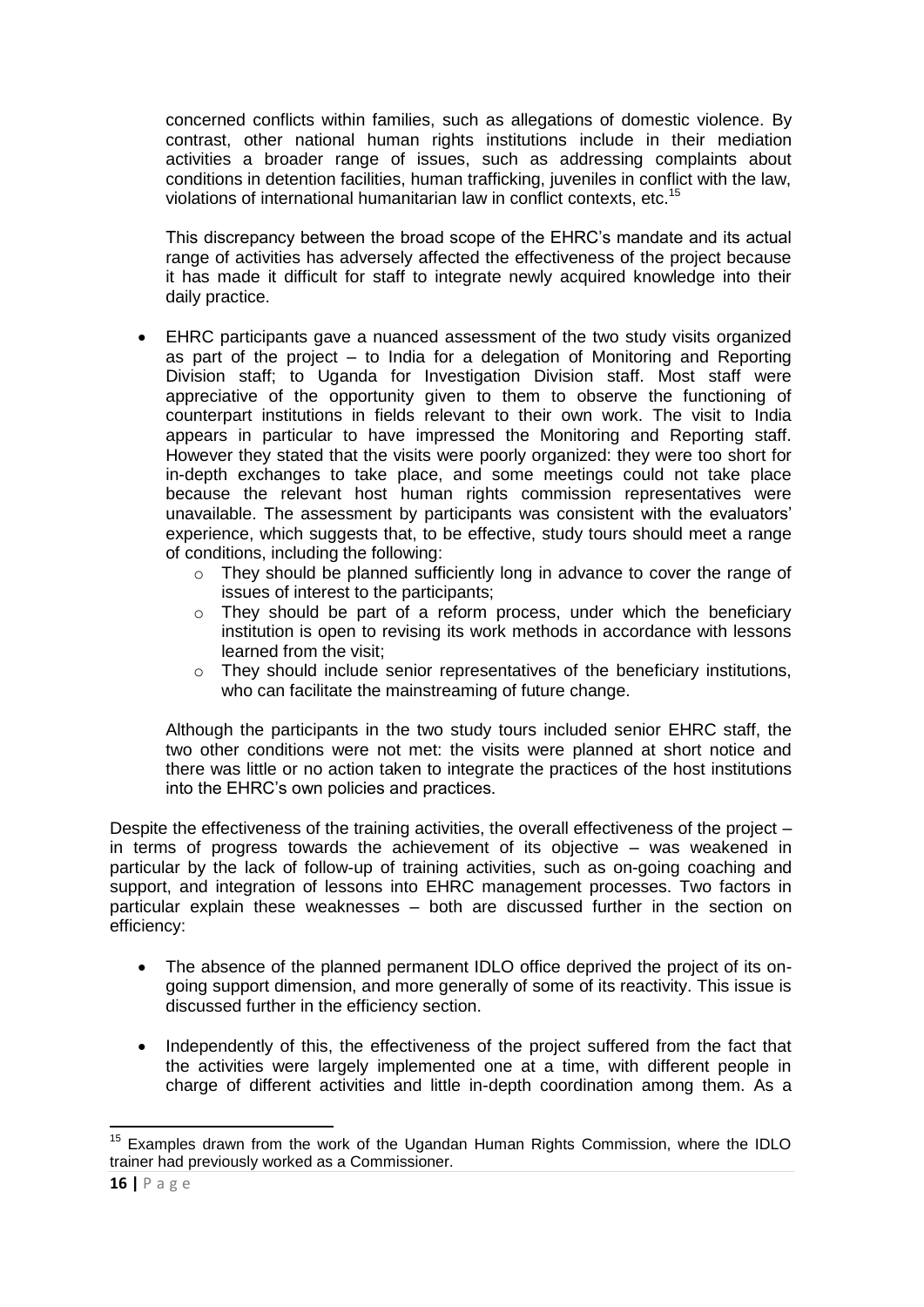result, some trainers had only a diffuse understanding of work done by other trainers – a pattern reinforced by the fact that the trainers were mostly consultants, not based at IDLO headquarters and working from different locations.

### *(iii) Efficiency*

<span id="page-20-0"></span>The project was efficient in the sense that activities were implemented within budget and, bar some initial delays, within the planned timeframe. However there were significant concerns with project management, which hampered the achievement of project outcomes and of its objective.

Initially, the long delay between project design and start of implementation contributed to some of the challenges faced by IDLO. The delay (seven months between project signature in September 2009 and launch in April 2010) was primarily due to staff change within IDLO, and to the need to reconfirm activities with the EHRC as a result of the implementation of the DIP by UNDP. The delay in operational start was further lengthened by IDLO's unsuccessful attempt at establishing an office in Addis.

When the original plan for Addis-based project management turned out to be impractical, IDLO decided to place project management responsibilities in the hand of a senior staff member based at its Rome Headquarters. That staff member subsequently travelled on several occasions to Addis to initiate activities and take regular stock of the project with EHRC senior representatives and other stakeholders such as DIP managers. However, there were several changes in staff responsible within IDLO, following the departure from the organization of managers who had been involved in the original project design.

Trainers were recruited to design and implement specific capacity building activities. Recruitments were spread over time, with experts involved solely in specific tasks under the overall project design. Recruitments were implemented as summarized in the table below:

| <b>Name</b>              | <b>Function</b>                       | Date recruited*      |
|--------------------------|---------------------------------------|----------------------|
| Miles Young              | Manager, Field Operations Unit        | <b>Till mid-2010</b> |
| Sumit Bisarya            | Project Manager, Rome-based           | From mid-2010        |
| Tsukasa Hiraoka          | Project Officer, Rome-based           | December 2009**      |
| Lorenz Metzner           | Trainer, operational management       | January 2010         |
| Lyal Sunga               | <b>Trainer, Reporting Department</b>  | May 2010***          |
| Veronica Eragu Bichitero | Trainer, Investigations Department    | August 2010****      |
| Ken Nyaundi              | <b>Trainer, Monitoring Department</b> | November 2010        |

\* The first three people are permanent IDLO staff. The dates given refer to their in-depth involvement in the project, not to their joining IDLO.

\*\* Some tasks of Tsukasa Hiraoka were taken over by Sumit Bisarya, IDLO Field Operations Legal Officer, starting in mid-2010, though she remained on staff.

\*\*\* Lyal Sunga implemented training activities in late 2010 as well as in May. He remained connected to the project through to its end, by following up on training activities and contacts with EHRC staff.

\*\*\* Veronica Eragu Bichitero was hired again in November 2011, following the August 2011 mid-term review, to help enhance project impact and sustainability.

As a result of this pattern of recruitment, project implementation by consultants was substantially separated from Rome-based project management. The knowledge and understanding of the EHRC acquired by trainers was only partially fed back to IDLO, and IDLO in turn lacked the capacity to follow-up on each consultant's activities.

The mid-term review of the project, conducted by IDLO's own evaluation experts, concluded that this arrangement threatened the project's impact and sustainability, and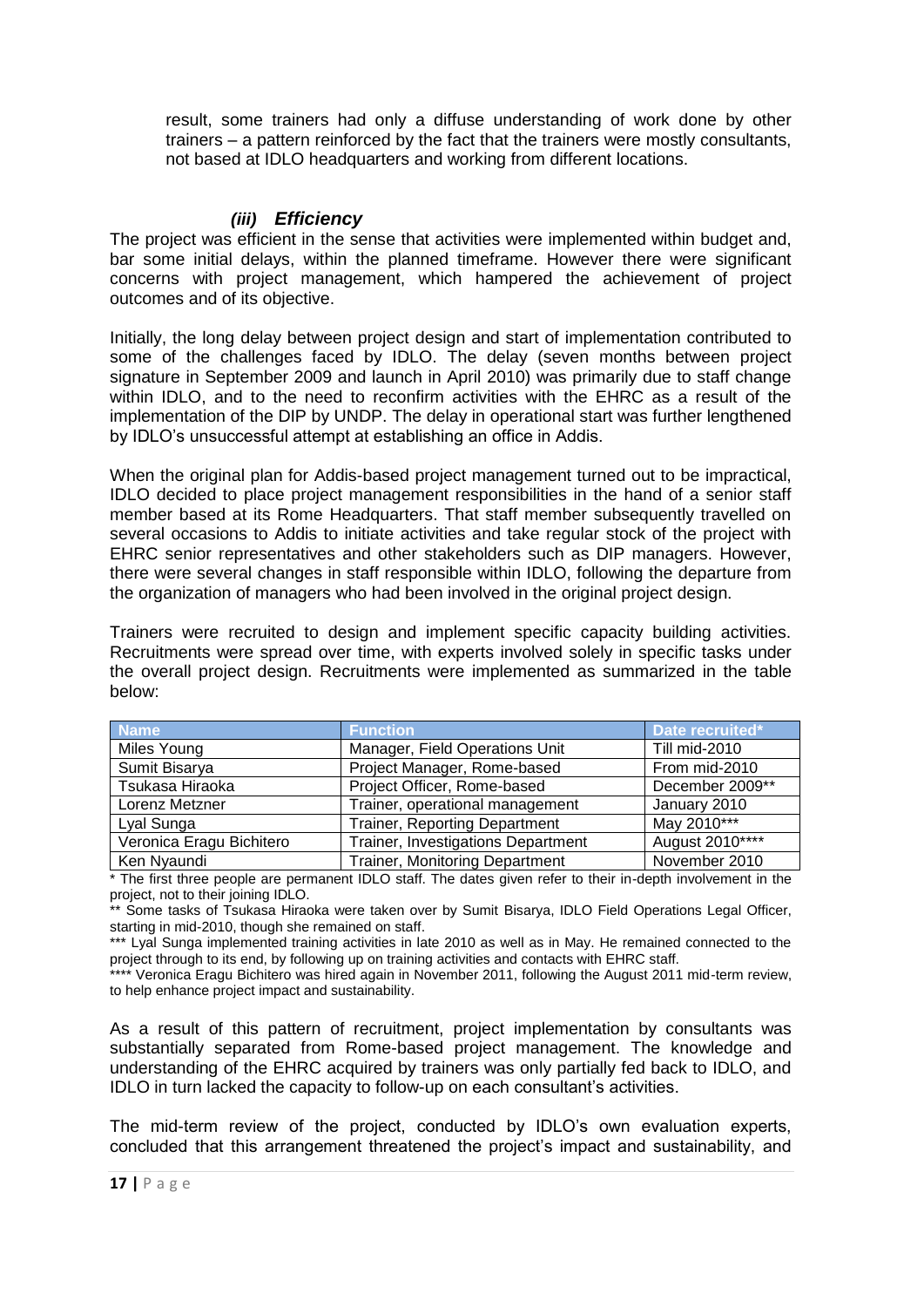recommended that remedial action be taken, primarily by re-hiring one of the consultants to ensure a degree of follow-up on previous activities. However it is clear that this action could not by itself compensate for the fact that project management had been excessively remote for most of the project period and that feedback from trainers had not been adequately sought or followed up.

In the evaluators' view this weakness in project management stemmed in part from adverse events (Ethiopia's refusal to allow IDLO to set up an office in Addis) but was mostly related to a failure to anticipate project-related risks, political and institutional. A more realistic risk assessment and mitigation strategy at project design stage could have made clear the need to ensure close coordination between the IDLO project managers and the trainers. This could have been achieved by hiring all the trainers early in the project (irrespective of the timing of their input) consulting them regularly during implementation and ensuring that their feedback was systematically shared with other trainers.

Together, the trainers – some of whom developed an in-depth understanding of the dynamics underpinning the work of the EHRC – constituted a highly knowledgeable and resourceful pool of experts, who could have exercised greater influence on the EHRC as a group than they did as individuals. Together with IDLO's expertise and credibility, they had the credentials to reinforce the effectiveness and impact of the project. Unfortunately the project failed fully to harness this resource.

## *(iv) Impact*

<span id="page-21-0"></span>The project has had some immediate impact on the professional skills of its direct beneficiaries, who broadly report satisfaction with the learning they derived from IDLO support. It has certainly also had some positive impact on EHRC's capacity to conduct investigations and draw up reports concerning human rights issues. In that sense the project had a positive impact on the credibility of the EHRC. This was evidenced by two project-related activities: the report on the implementation of international human rights instruments ratified by Ethiopia, and the one on conditions in Ethiopian detention facilities. These two reports were completed with some technical support from IDLO trainers. Although they have not been published, EHRC staff indicated that the reports were shared and discussed in confidential sessions with representatives of relevant ministries. Action has reportedly been taken to improve prison conditions. It remains unclear to date whether the reports will be made public.

It is also likely that the project had a positive impact on the operational capacity of the EHRC, partly because it contributed to the establishment of some effective procedures, for example in relation to management processes for the individual complaints caseload. It is also likely that the IDLO project has enhanced the capacity of the EHRC to provide appropriate human rights advice to the government in relation to draft legislation. However it is premature to speak of impact in that respect at present, because the Ethiopian authorities have not yet (publicly) sought such EHRC advice.

Indeed, the main reason why the project's impact to date lacks clarity is that the political environment in which the EHRC operates has not changed – that is, the government has yet to display any willingness to engage in a policy debate on human rights. For its part, the EHRC lacks the ability to be assertive because assertiveness would threaten its access to the government, and possibly its own existence.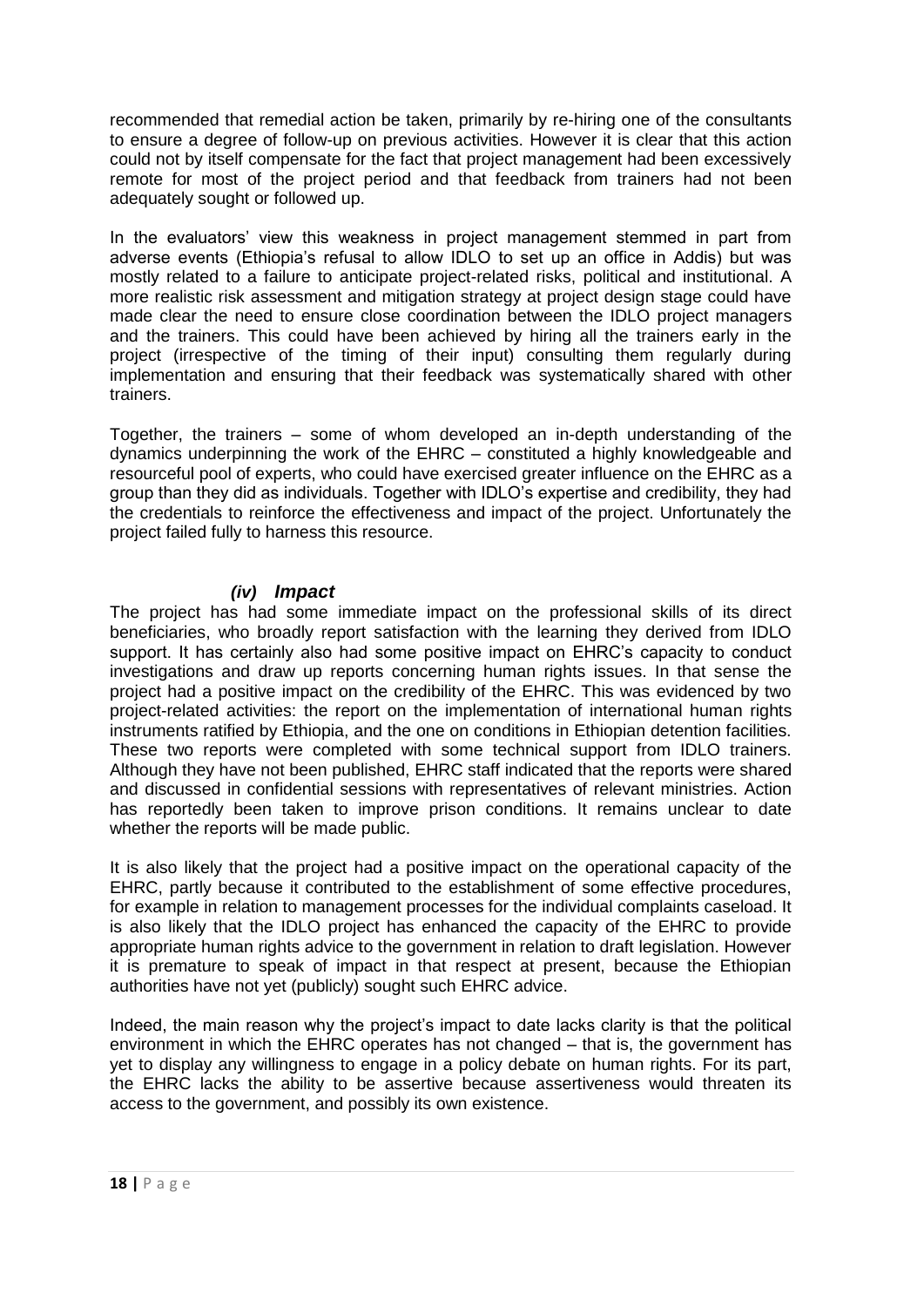Informally, some stakeholders and outside observers have described the project as a means to advance a long-term agenda, summarized as follows: by building up the professional capacity of key EHRC staff and the operational capacity of the EHRC as a whole, the project helped create a structure that may be able, if and when allowed, to investigate human rights violations and report about them effectively and competently. In the current context, it is almost impossible to know whether this informal goal has been achieved. But the fact that it was suggested as a possibility is itself a positive sign.

Clearly, the EHRC is not in a position to influence decisively the advancement of a human rights agenda in Ethiopia. Civil society's work on human rights has largely been snuffed out by legislation described in chapter II above.

Seen in this light, it may be concluded that the project has achieved as much as possible given the political environment in Ethiopia, namely improvement in the professionalism of EHRC staff. It is possible, but by no means certain, that a project management strategy involving a closer collaboration between IDLO and the trainers could have enhanced both the "explicit" and the "implicit" impact of the project.

To the extent the project has impacted EHRC management systems and procedures, its impact should be lasting. However the main impact has been on individual staff members, through training. Like all training-based projects, follow-up is key to the conservation of impact. This is why it would be essential that a project be designed, to build onto the IDLO one and reinforce its gains.

## *(v) Sustainability*

<span id="page-22-0"></span>Sustainability has arguably been built into the design of the project, in that operational capacity and professional training were meant to ensure that the EHRC makes a qualitative leap forward in its ability to discharge its mandate. Although implementation has been less effective than foreseen, and project management more challenging, impact has been achieved as summarized above. The status report mentioned above, and the report on prison conditions – both drafted with the support of IDLO trainers – were evidence of the EHRC's acquisition of new professional skills. There is evidence that the project is likely to continue to have beneficial effects:

- The project has provided for sustainability by combining professional training and the development of handbooks, manuals and operational guidelines. The latter should remain in force, even if staff turnover means that those who underwent training eventually leave the EHRC.
- The two reports mentioned above have reportedly been discussed behind closed doors with relevant ministries, thus enhancing the EHRC's credibility with the authorities. This in itself should contribute to future impact.
- $-$  It is possible, but by no means certain, that some linkages established as a result of the project (for example with counterpart commissions in Uganda and India, but also with the academic institutions where some of the trainers are based) will be maintained, either by the EHRC staff themselves, or by the institutions. The linkages, if followed up, could help entrench some of the positive changes initiated by the IDLO project.

However, as mentioned above, the EHRC continues to face a challenging political environment. The risk that the Commission might become a victim of its own success (i.e.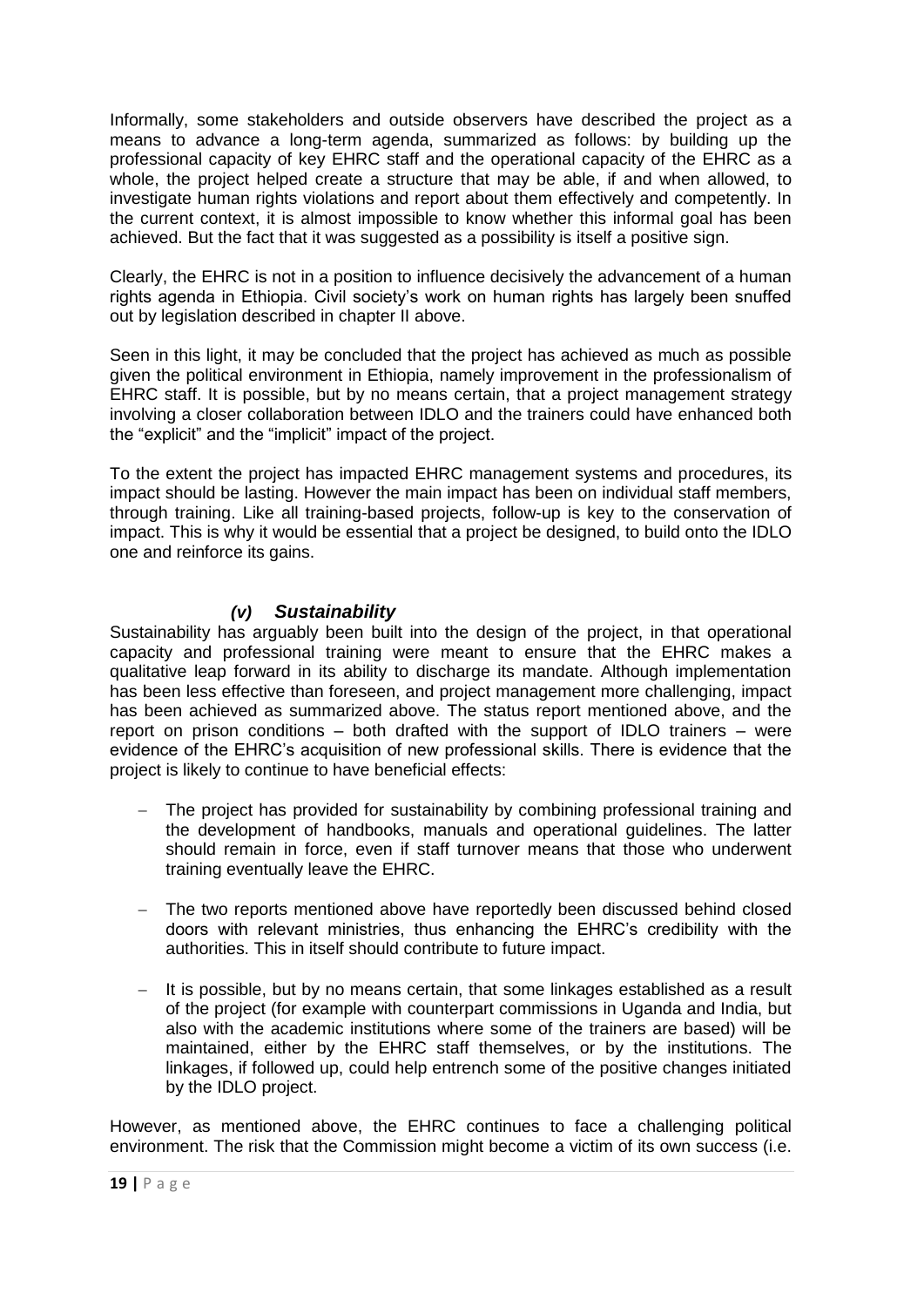that the authorities could seek to silence it, precisely because it has started to produce results) cannot be discounted, though it should also not be overstated. Until the political environment improves, the maintenance of a support network for the Commission, including through further capacity building projects, would be an appropriate way to mitigate the political risk. Future projects should help enhance strategic planning at EHRC, including its planned development of a network of regional offices.

## *(vi) UNDEF added value*

<span id="page-23-0"></span>One result of the challenging political environment in which the EHRC operates is that few donors are ready and able to support capacity building projects. USAID, for example, cut short one project (implemented by Freedom House), for reasons that reportedly included dissatisfaction with the EHRC and with government policy on human rights.

In this sensitive context, both UNDEF and IDLO turned out to be effective at addressing the EHRC capacity building challenge:

- IDLO, being an intergovernmental organization with a record of support for human rights protection and promotion, had an appropriate profile, which probably helped it open doors to an extent that an international NGO would have found difficult to match.
- UNDEF's membership of the UN family probably also contributed to the EHRC buying into the project, and to the Government of Ethiopian apparently not objecting to it.

Despite the challenges and weaknesses highlighted in this report, the project has vindicated a strategy of engagement, which UNDEF was better placed to support than most other donors, thanks to its international nature. More broadly, the project suggests that UNDEF is in a good position to support national human rights institutions, many of which operate in sensitive political contexts, comparable to the situation in Ethiopia.



**Meeting of EHRC delegated with representatives**  of India's National Human Rights Commission, September 2011 © **IDLO**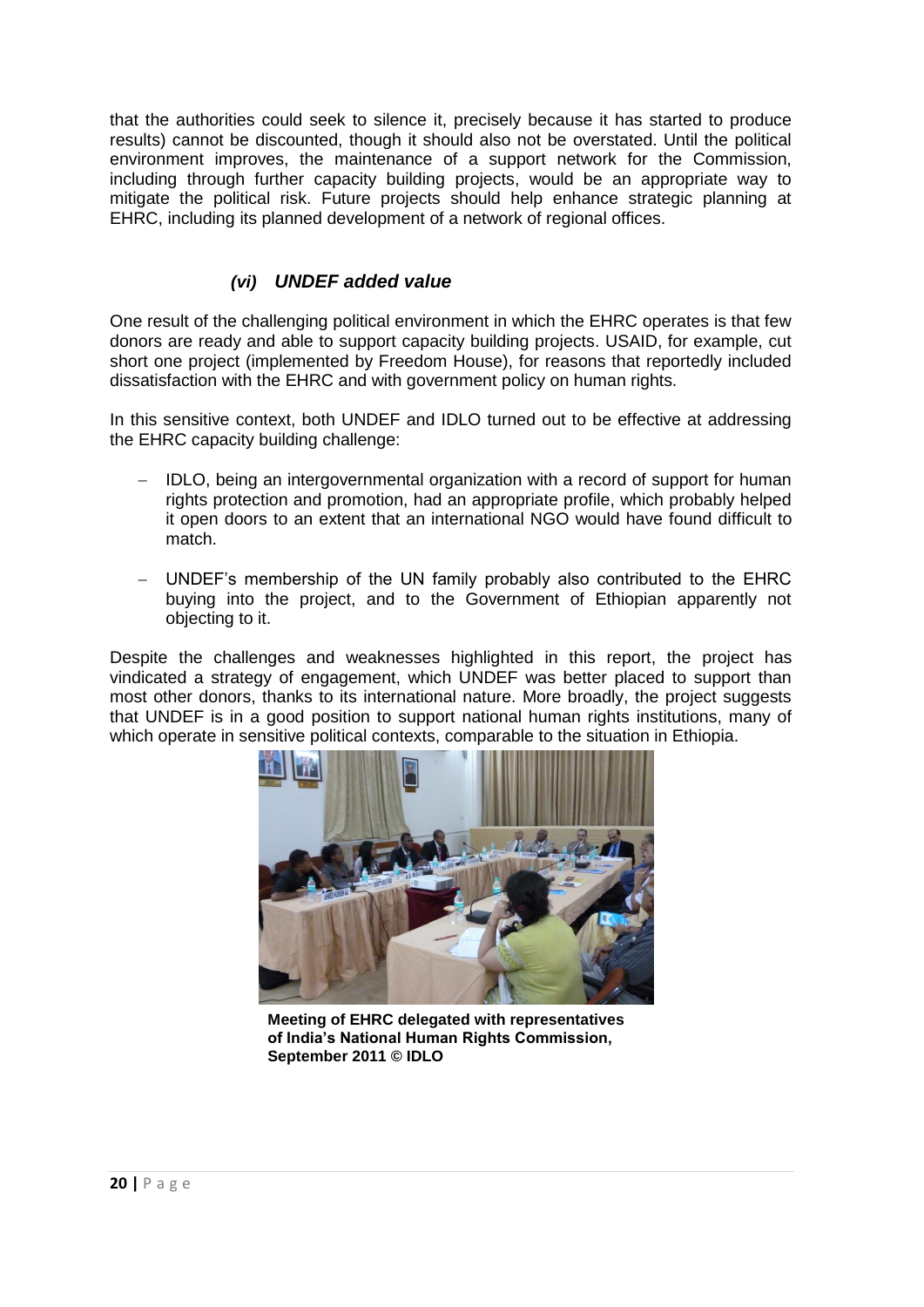## <span id="page-24-0"></span>**V. Conclusions**

The conclusions presented here are based on the findings set out in the previous section and on the contextual information presented in section II.

*(i)* The project responded to a clear need and addressed it with appropriate activities. However its relevance was hampered by a loss of coherence related to the need to avoid overlap with activities implemented under the DIP. This conclusion follows from chapter III and IV (i).

*(ii)* The relevance of the project also suffered from insufficient risk analysis and mitigation in the original design, particularly in relation to the political environment in which the EHRC was operating. See chapter IV (i).

*(iii)* The capacity building activities were effectively implemented, despite difficult conditions. However some activities (training of trainers) were not adequately followed up, while others were reported to have been insufficiently planned (study tours). See chapter IV (ii).

*(iv)* Training was generally excellent, particularly where combined with technical assistance on specific Commission tasks. These activities resulted in genuine added value. See chapter IV (ii) and (iv).

*(v)* Project management was more remote than anticipated due to the impossibility of setting up a permanent IDLO presence in Addis. However the failure to involve the consultant trainers closely in the management of the project led to a loss of effectiveness and impact. See chapter IV (iii).

*(vi)* The project achieved a positive impact on the professional skills of staff and on the development of appropriate internal management mechanisms and guidelines. However, impact could have been enhanced through closer relationships between project managers and the EHRC and by harnessing the skills and knowledge of the trainers. See chapter IV (iii) and (iv).

*(vii)* The project's sustainability is difficult to assess, primarily because the future evolution of the EHRC depends on factors largely outside its own control. However there is a clear continuing need for capacity development support, which IDLO and its trainers would be well placed to deliver.

*(viii)* The project has demonstrated UNDEF's added value in terms of support to a national human rights institution operating in a sensitive political environment. There is scope for similar support to be developed in other countries. See chapter IV (v) and (vi).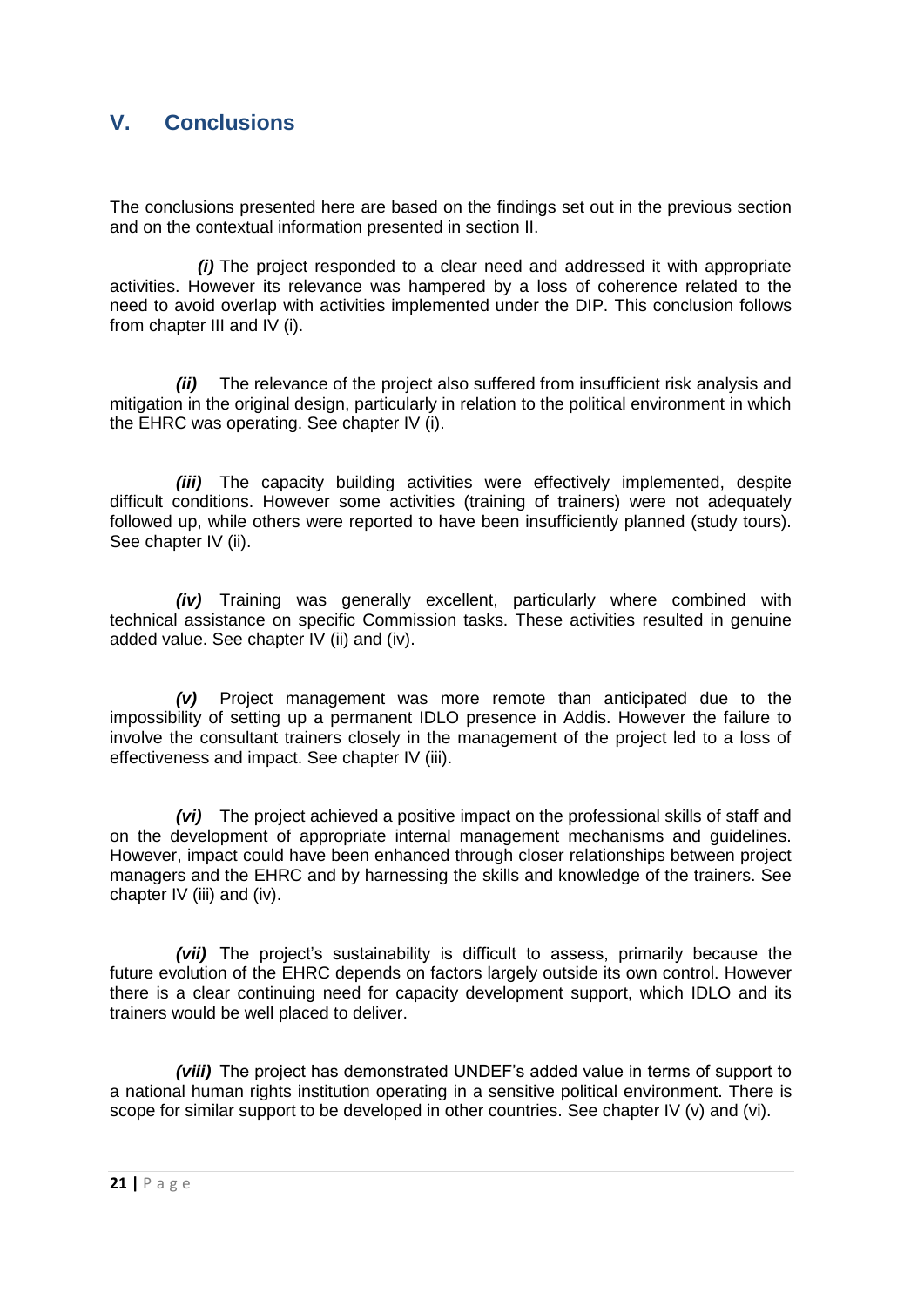## <span id="page-25-0"></span>**VI. Recommendations**

In this section, recommendations (i) to (v) are addressed to IDLO and the last two to UNDEF. The recommendations are based on the findings and conclusions set out above.

### **Recommendation to IDLO**

*(i)* **Consider further support to the EHRC.** IDLO has acquired in-depth knowledge of the EHRC, through the interactions of its staff and consultants with the Commission. It has also developed credibility with the Commission and acquired the trust of its managers. These factors, in addition to IDLO's expertise on human rights promotion and protection, make it an appropriate partner to accompany the EHRC in its future development. This recommendation is based on conclusions (i), (iv) and (vi).

*(ii)* **Sharpen risk analysis and mitigation**. Future project design should envision scenarios related to each identified risk, and develop mitigation approaches to ensure that core objectives can be met. Advocacy and awareness raising should be considered as part of the mitigation planning. This recommendation is based on conclusion (ii).

*(iii)* **Review project management**. Should a future project with EHRC be developed, a project management should be established that includes IDLO staff and consultant trainers. There should be regular project management review meetings with senior EHRC representatives, to take stock of activities and ensure follow-up. This recommendation is based on conclusions (iii) and (v).

*(iv)* **Ensure greater integration of activities.** A future project design should build on the achievements of the present project and of the DIP to design an integrated program of activities. This should ensure, for example, that more cross-departmental training takes place and that lessons learned from implementation are taken into account in the design of subsequent activities. The project should also contribute to the implementation of the EHRC's forthcoming strategic development plans. This recommendation is based on conclusions (iii), (iv) and (vi).

*(v)* **Develop on-going support strategies** Any future project should include support for networking between the EHRC and other actors, including Ethiopian civil society and other national human rights institutions, to complement linkages with relevant UN agencies implemented under the DIP. This recommendation is based on conclusions (vi) and (vii).

### **Recommendations to UNDEF**

*(vi)* **Despite the difficult context, UNDEF should provide further support in Ethiopia.** The EHRC needs further capacity development support, and the human rights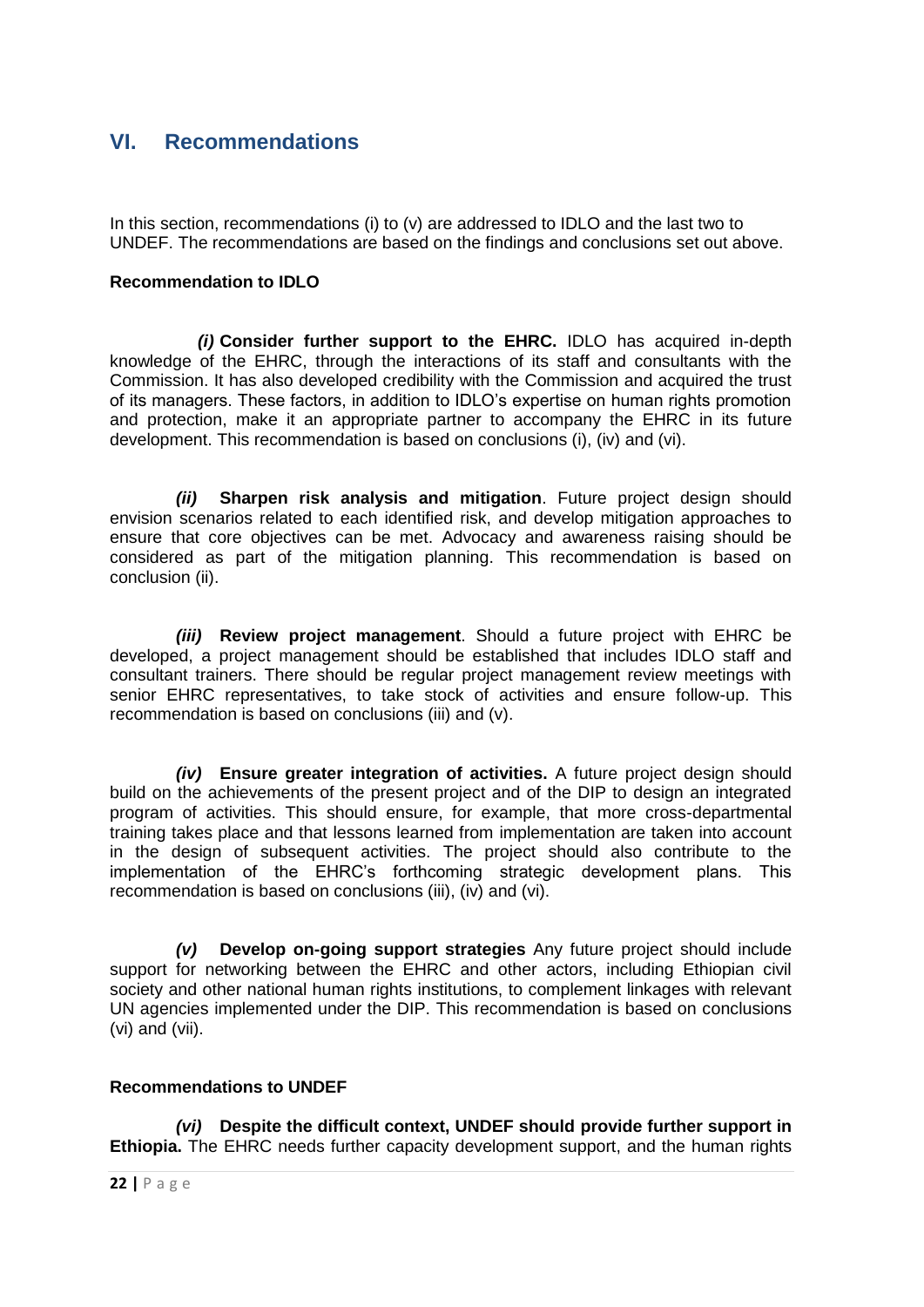situation in Ethiopia remains a source of concern. As part of the UN family, UNDEF has appropriate credentials to provide support on relevant projects. It should encourage applicants to submit proposals, including based on partnerships between domestic and international civil society organizations. This recommendation is based on chapter III and conclusion (viii).

*(vii)* **Consider a program of support to national human rights institutions.** The institutional and professional capacity challenges faced by the EHRC are similar to those confronting many national human rights institutions in Africa and elsewhere. UNDEF is well placed to support these institutions and should consider encouraging the submission of projects providing support to relevant national institutions. It should also consider encouraging international organizations such as IDLO to develop multi-country programs of support to national institutions. See conclusions (vii) and (viii).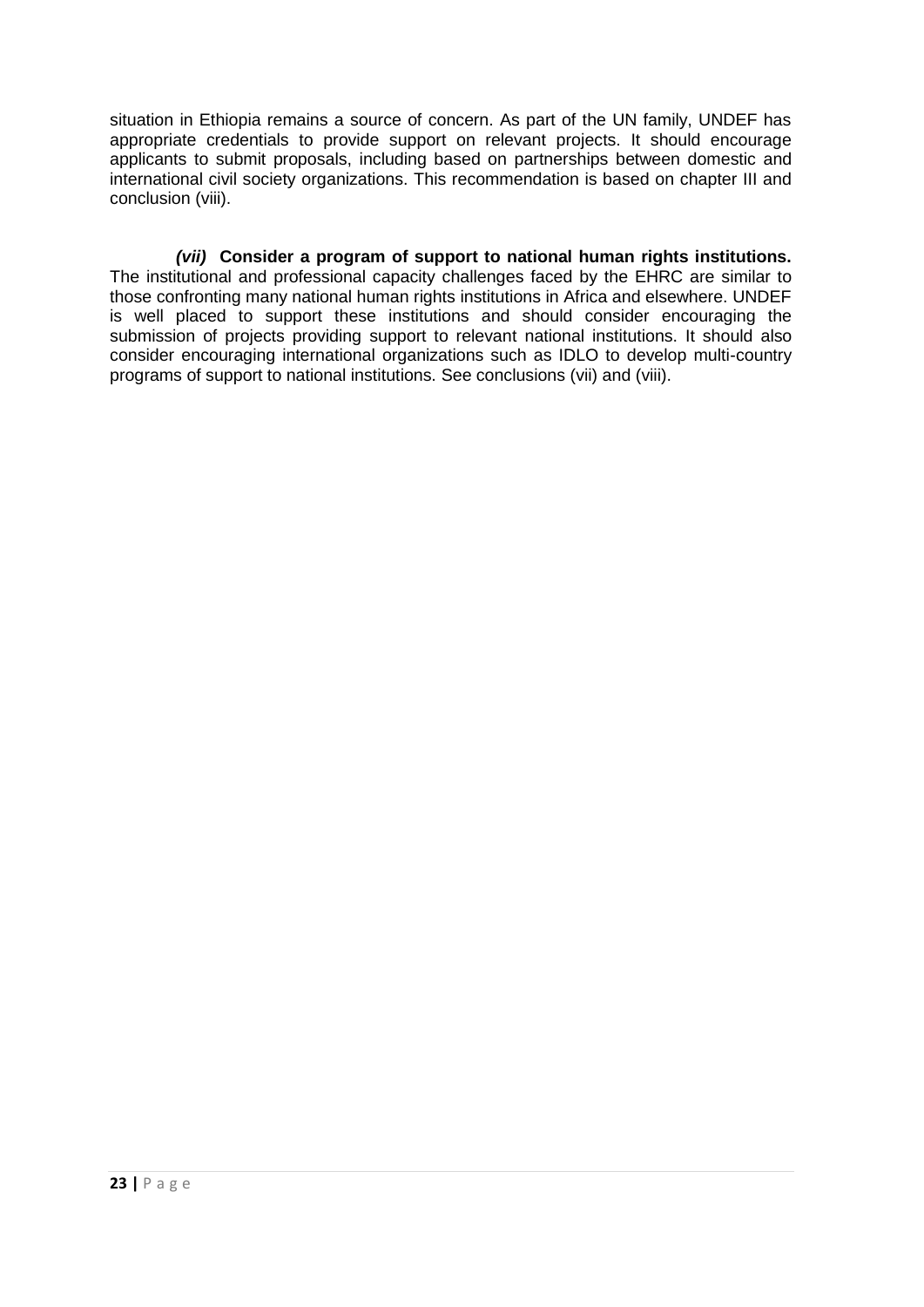# <span id="page-27-0"></span>**VII. ANNEXES**

# <span id="page-27-1"></span>**Annex 1: Evaluation questions:**

| <b>DAC</b> criterion        | <b>Evaluation Question</b>                                                                                                                                                                                           | <b>Related sub-questions</b>                                                                                                                                                                                                                                                                                                                                                                                                                                                                                                                                    |
|-----------------------------|----------------------------------------------------------------------------------------------------------------------------------------------------------------------------------------------------------------------|-----------------------------------------------------------------------------------------------------------------------------------------------------------------------------------------------------------------------------------------------------------------------------------------------------------------------------------------------------------------------------------------------------------------------------------------------------------------------------------------------------------------------------------------------------------------|
| <b>Relevance</b>            | To what extent was<br>the<br>project,<br>as<br>designed<br>and<br>implemented, suited to<br>context and needs at<br>the beneficiary, local,<br>and national levels?                                                  | Were the objectives of the project in line with the needs and<br>$\blacksquare$<br>priorities for democratic development, given the context?<br>Should another project strategy have been preferred rather<br>than the one implemented to better reflect those needs,<br>priorities, and context? Why?<br>Were risks appropriately identified by the projects? How<br>$\blacksquare$<br>appropriate are/were the strategies developed to deal with<br>identified risks? Was the project overly risk-averse?                                                     |
| <b>Effectiveness</b>        | To what extent was<br>the project, as<br>implemented, able to<br>achieve objectives and<br>goals?                                                                                                                    | To what extent have the project's objectives been reached?<br>$\blacksquare$<br>To what extent was the project implemented as envisaged<br>$\blacksquare$<br>by the project document? If not, why not?<br>Were the project activities adequate to make progress<br>$\blacksquare$<br>towards the project objectives?<br>What has the project achieved? Where it failed to meet the<br>$\blacksquare$<br>outputs identified in the project document, why was this?                                                                                               |
| <b>Efficiency</b>           | To what extent was<br>there a reasonable<br>relationship between<br>resources expended<br>and project impacts?                                                                                                       | Was there a reasonable relationship between project inputs<br>٠<br>and project outputs?<br>Did institutional arrangements promote cost-effectiveness<br>٠<br>and accountability?<br>Was the budget designed, and then implemented, in a way<br>$\blacksquare$<br>that enabled the project to meet its objectives?                                                                                                                                                                                                                                               |
| <b>Impact</b>               | To what extent has the<br>project put in place<br>processes and<br>procedures supporting<br>the role of civil society<br>in contributing to<br>democratization, or to<br>direct promotion of<br>democracy?           | To what extent has/have the realization of the project<br>$\blacksquare$<br>objective(s) and project outcomes had an impact on the<br>specific problem the project aimed to address?<br>Have the targeted beneficiaries experienced tangible<br>$\blacksquare$<br>impacts? Which were positive; which were negative?<br>To what extent has the project caused changes and effects,<br>$\blacksquare$<br>positive and negative, foreseen and unforeseen, on<br>democratization?<br>Is the project likely to have a catalytic effect? How? Why?<br>٠<br>Examples? |
| <b>Sustainability</b>       | To what extent has the<br>project, as designed<br>and implemented,<br>created what is likely<br>to be a continuing<br>impetus towards<br>democratic<br>development?                                                  | To what extent has the project established processes and<br>$\blacksquare$<br>systems that are likely to support continued impact?<br>Are the involved parties willing and able to continue the<br>$\blacksquare$<br>project activities on their own (where applicable)?                                                                                                                                                                                                                                                                                        |
| <b>UNDEF value</b><br>added | To what extent was<br>UNDEF able to take<br>advantage of its<br>unique position and<br>comparative<br>advantage to achieve<br>results that could not<br>have been achieved<br>had support come<br>from other donors? | What was UNDEF able to accomplish, through the project<br>$\blacksquare$<br>that could not as well have been achieved by alternative<br>projects, other donors, or other stakeholders (Government,<br>NGOs, etc).<br>Did project design and implementing modalities exploit<br>٠<br>UNDEF's comparative advantage in the form of an explicit<br>mandate to focus on democratization issues?                                                                                                                                                                     |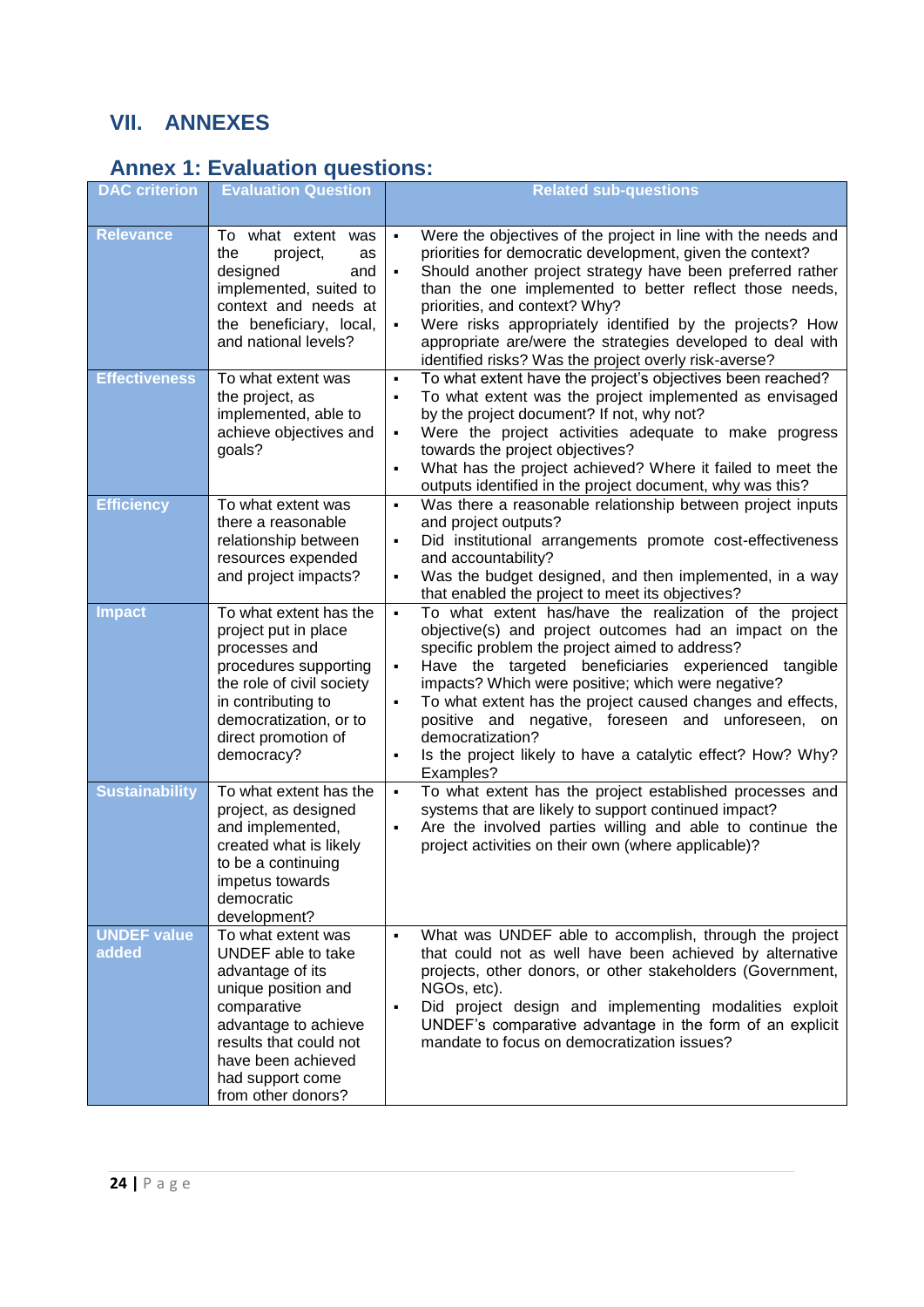## <span id="page-28-0"></span>**Annex 2: Documents Reviewed:**

UN documents

OHCHR documents on Ethiopia UPR, 2009 United Nations Human Rights Council, UPR, Submission of Jubilee Campaign, April 2009 EHRC Monitoring and Reporting Handbook

Project documents UDF-ETH-08-227 Project proposal, mid-term evaluation report, final report

Human rights reports on Ethiopia: Amnesty International, Human Rights Watch, *Fédération Internationale des Ligues de Droits de l'Homme*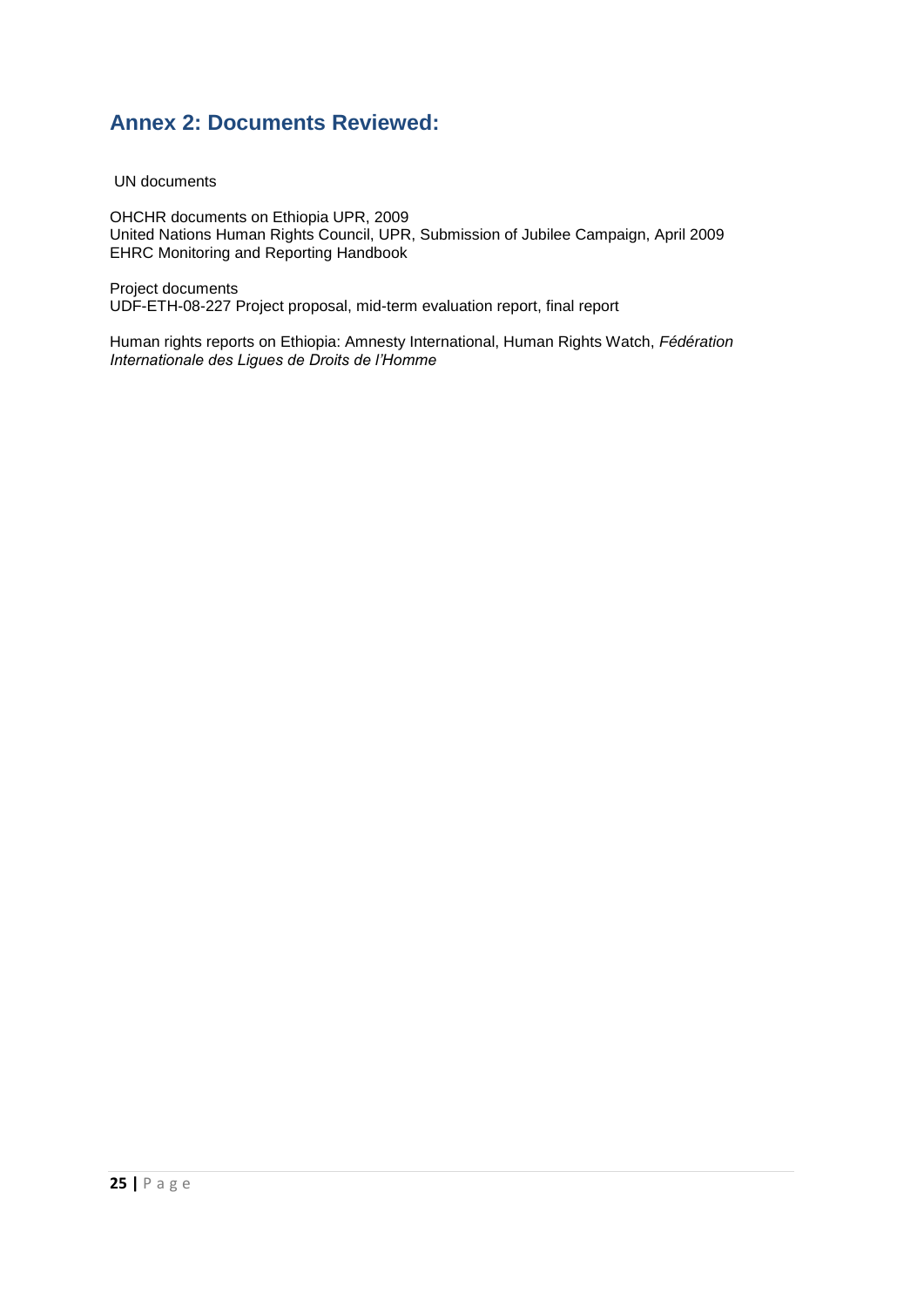# <span id="page-29-0"></span>**Annex 3: Persons Interviewed**

| <b>Name</b>        | <b>Position &amp; Organization</b>                   |
|--------------------|------------------------------------------------------|
| Amira Abdella      | Junior Legal Expert, Investigations Department, EHRC |
| Yonas Assfaw       | Investigator, EHRC                                   |
| Sumit Bisraya      | Project Manager, IDLO                                |
| Erin Connors       | Project Manager, Freedom House                       |
| <b>Faris Esete</b> | <b>Monitoring Department, EHRC</b>                   |
| Ahmed Hussein      | Monitoring Officer, EHRC                             |
| Mohammed A. Kediro | Monitoring Officer, EHRC                             |
| David Omozuafoh    | Manager, DIP, UNDP                                   |
| Aster Seyum        | Human Rights Researcher, EHRC                        |
| Prof. Lyal Sunga   | <b>IDLO</b> Trainer                                  |
| Tara               | Investigator, EHRC                                   |
| Abneh R. Tesfaye   | Monitoring Directorate, EHRC                         |
| Girma Wolde        | Investigator, EHRC                                   |
| Yonas Zerihun      | <b>Investigator, EHRC</b>                            |